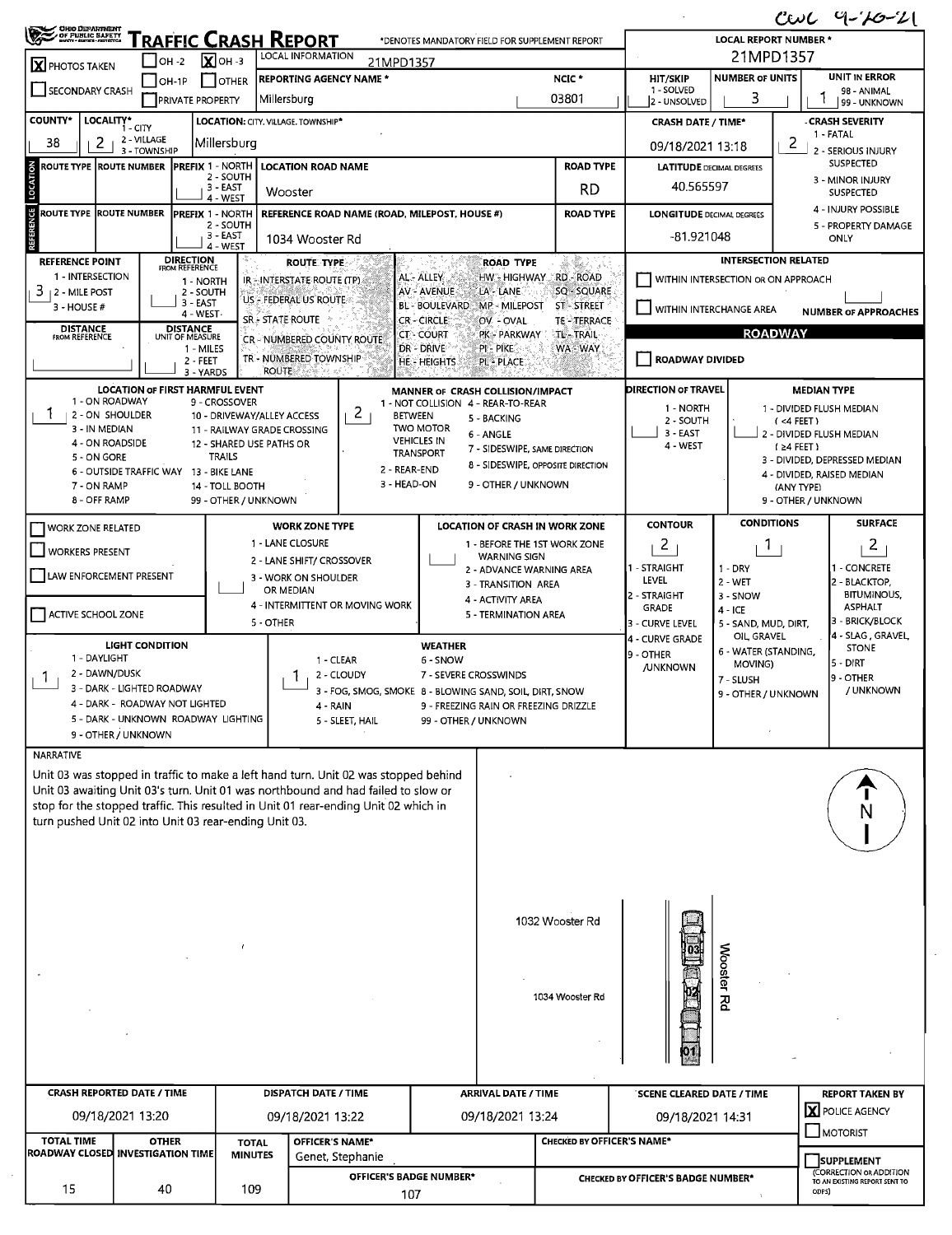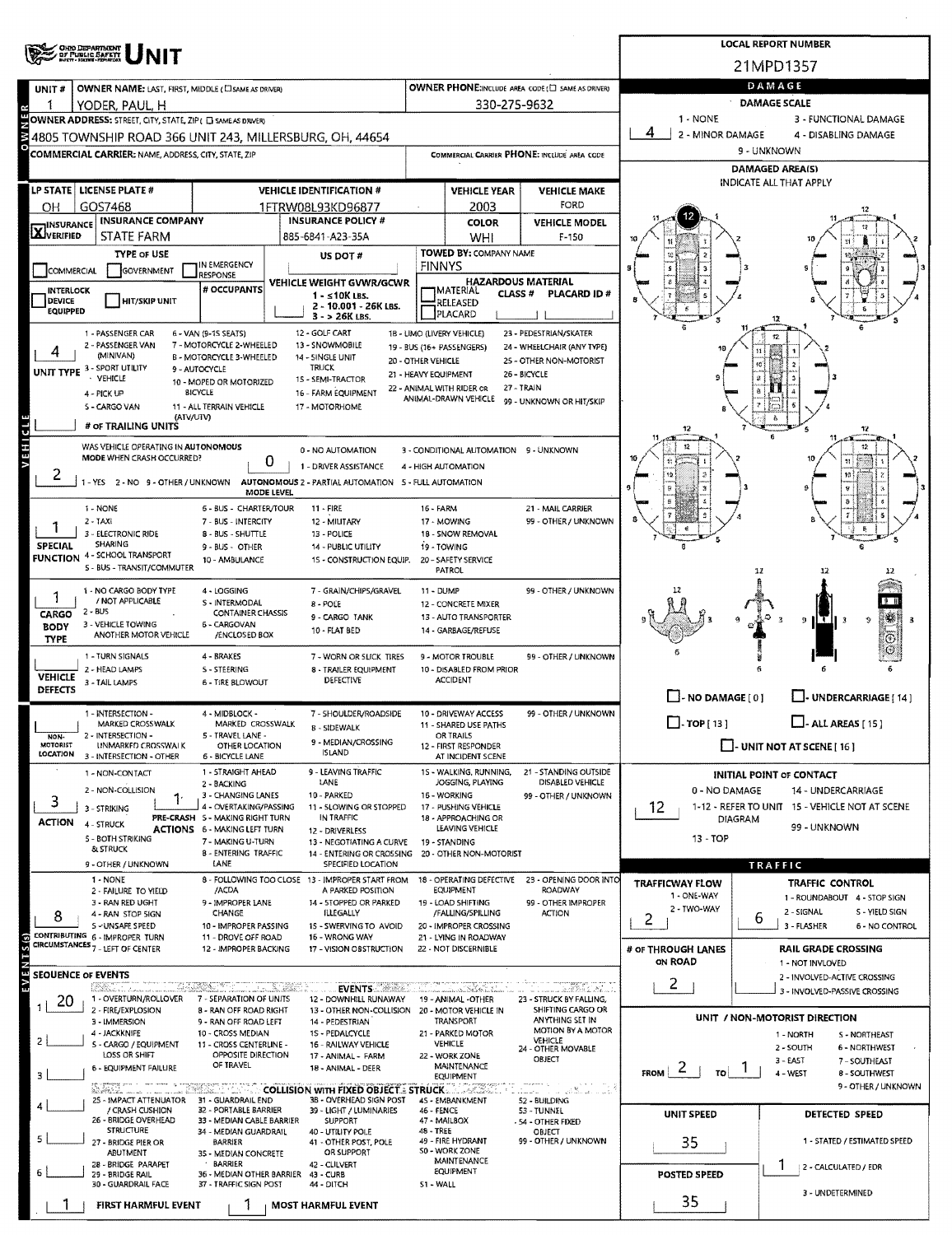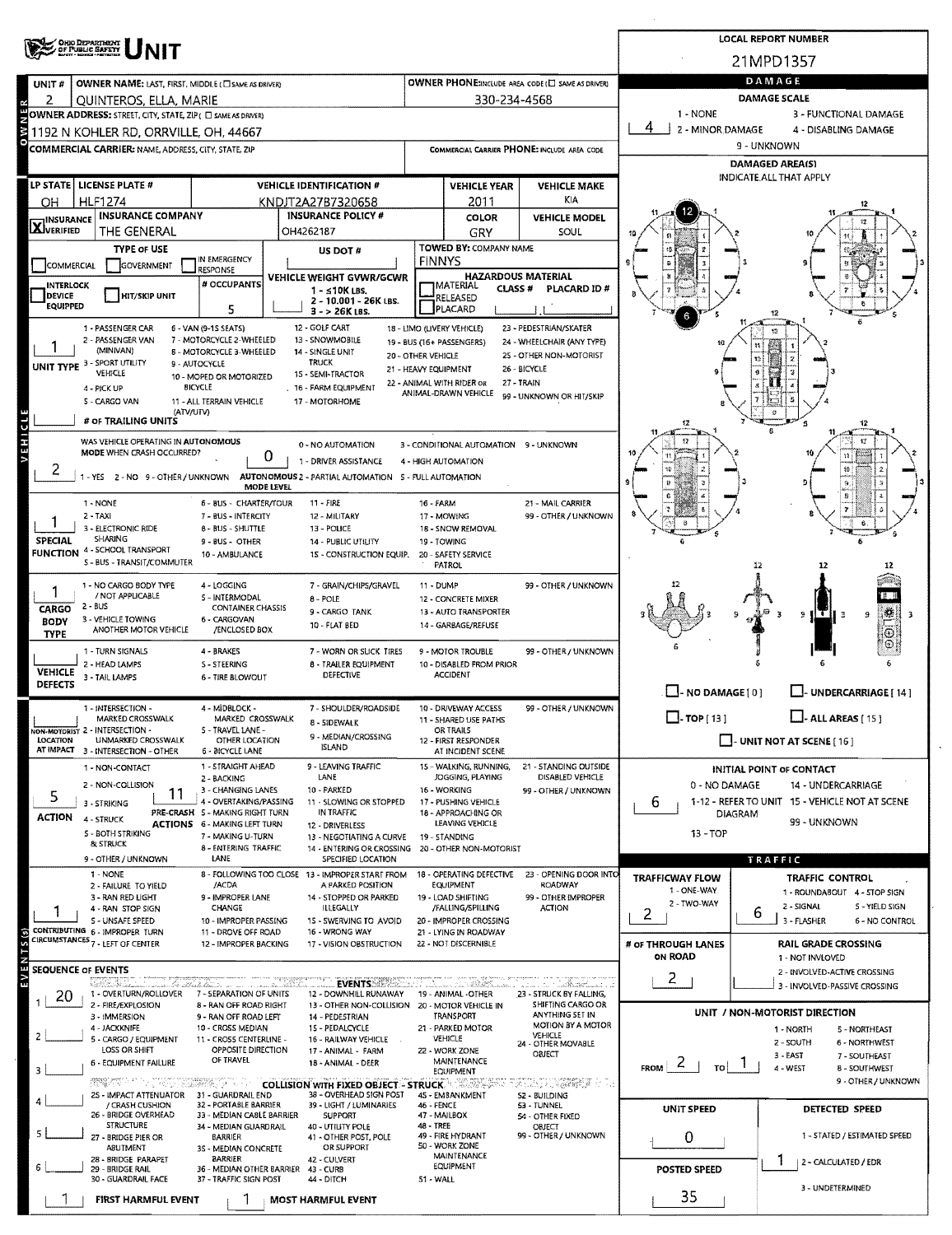| <b>CHIO DEPARTMENT</b><br>/ OF PUBLIC SAFETY<br>21MPD1357<br>DAMAGE<br>OWNER PHONE:INCLUDE AREA CODE (E) SAME AS DRIVER)<br>OWNER NAME: LAST, FIRST, MIDDLE (C) SAME AS DRIVER)<br>UNIT#<br><b>DAMAGE SCALE</b><br>330-231-7097<br>3<br>MEGAN, GOON, CHRISTINE<br>1 - NONE<br>OWNER ADDRESS: STREET, CITY, STATE, ZIP ( C) SAME AS DRIVER)<br>2<br>2 - MINOR DAMAGE<br>1032 WOOSTER RD, MILLERSBURG, OH, 44654<br>9 - UNKNOWN<br><b>COMMERCIAL CARRIER: NAME, ADDRESS, CITY, STATE, ZIP</b><br>COMMERCIAL CARRIER PHONE: INCLUDE AREA CODE<br><b>DAMAGED AREA(S)</b><br>INDICATE ALL THAT APPLY<br>LP STATE   LICENSE PLATE #<br><b>VEHICLE IDENTIFICATION #</b><br><b>VEHICLE YEAR</b><br><b>VEHICLE MAKE</b><br><b>CHEVROLET</b><br>HCH5558<br>2009<br>OH.<br>1GNER23D79S108873<br><b>INSURANCE COMPANY</b><br><b>INSURANCE POLICY #</b><br>COLOR<br><b>VEHICLE MODEL</b><br><b>X</b> INSURANCE<br><b>STATE FARM</b><br>9437654-D06-35A<br>WHI<br><b>TRAVERSE</b><br>TOWED BY: COMPANY NAME<br><b>TYPE OF USE</b><br>US DOT#<br>IN EMERGENCY | 3 - FUNCTIONAL DAMAGE<br>4 - DISABLING DAMAGE                 |
|------------------------------------------------------------------------------------------------------------------------------------------------------------------------------------------------------------------------------------------------------------------------------------------------------------------------------------------------------------------------------------------------------------------------------------------------------------------------------------------------------------------------------------------------------------------------------------------------------------------------------------------------------------------------------------------------------------------------------------------------------------------------------------------------------------------------------------------------------------------------------------------------------------------------------------------------------------------------------------------------------------------------------------------------|---------------------------------------------------------------|
|                                                                                                                                                                                                                                                                                                                                                                                                                                                                                                                                                                                                                                                                                                                                                                                                                                                                                                                                                                                                                                                |                                                               |
|                                                                                                                                                                                                                                                                                                                                                                                                                                                                                                                                                                                                                                                                                                                                                                                                                                                                                                                                                                                                                                                |                                                               |
|                                                                                                                                                                                                                                                                                                                                                                                                                                                                                                                                                                                                                                                                                                                                                                                                                                                                                                                                                                                                                                                |                                                               |
|                                                                                                                                                                                                                                                                                                                                                                                                                                                                                                                                                                                                                                                                                                                                                                                                                                                                                                                                                                                                                                                |                                                               |
|                                                                                                                                                                                                                                                                                                                                                                                                                                                                                                                                                                                                                                                                                                                                                                                                                                                                                                                                                                                                                                                |                                                               |
|                                                                                                                                                                                                                                                                                                                                                                                                                                                                                                                                                                                                                                                                                                                                                                                                                                                                                                                                                                                                                                                |                                                               |
|                                                                                                                                                                                                                                                                                                                                                                                                                                                                                                                                                                                                                                                                                                                                                                                                                                                                                                                                                                                                                                                |                                                               |
|                                                                                                                                                                                                                                                                                                                                                                                                                                                                                                                                                                                                                                                                                                                                                                                                                                                                                                                                                                                                                                                |                                                               |
|                                                                                                                                                                                                                                                                                                                                                                                                                                                                                                                                                                                                                                                                                                                                                                                                                                                                                                                                                                                                                                                |                                                               |
|                                                                                                                                                                                                                                                                                                                                                                                                                                                                                                                                                                                                                                                                                                                                                                                                                                                                                                                                                                                                                                                |                                                               |
|                                                                                                                                                                                                                                                                                                                                                                                                                                                                                                                                                                                                                                                                                                                                                                                                                                                                                                                                                                                                                                                |                                                               |
| GOVERNMENT<br>COMMERCIAL<br><b>RESPONSE</b><br><b>HAZARDOUS MATERIAL</b><br>VEHICLE WEIGHT GVWR/GCWR                                                                                                                                                                                                                                                                                                                                                                                                                                                                                                                                                                                                                                                                                                                                                                                                                                                                                                                                           |                                                               |
| # OCCUPANTS<br><b>INTERLOCK</b><br><b>JMATERIAL</b><br>CLASS #<br><b>PLACARD ID#</b><br>1 - ≤10K LBS.<br><b>DEVICE</b><br><b>HIT/SKIP UNIT</b><br>RELEASED                                                                                                                                                                                                                                                                                                                                                                                                                                                                                                                                                                                                                                                                                                                                                                                                                                                                                     |                                                               |
| 2 - 10.001 - 26K LBS.<br><b>EQUIPPED</b><br>3<br>PLACARD<br>$3 - 26K$ LBS.                                                                                                                                                                                                                                                                                                                                                                                                                                                                                                                                                                                                                                                                                                                                                                                                                                                                                                                                                                     |                                                               |
| 12 - GOLF CART<br>1 - PASSENGER CAR<br>6 - VAN (9-15 SEATS)<br>18 - LIMO (LIVERY VEHICLE)<br>23 - PEDESTRIAN/SKATER                                                                                                                                                                                                                                                                                                                                                                                                                                                                                                                                                                                                                                                                                                                                                                                                                                                                                                                            |                                                               |
| 7 - MOTORCYCLE 2-WHEELED<br>2 - PASSENGER VAN<br>13 - SNOWMOBILE<br>19 - BUS (16+ PASSENGERS)<br>24 - WHEELCHAIR (ANY TYPE)<br>3<br>(MINIVAN)<br>8 - MOTORCYCLE 3-WHEELED<br>14 SINGLE UNIT<br>20 - OTHER VEHICLE<br>25 - OTHER NON-MOTORIST                                                                                                                                                                                                                                                                                                                                                                                                                                                                                                                                                                                                                                                                                                                                                                                                   |                                                               |
| 19<br>UNIT TYPE 3 - SPORT UTILITY<br><b>TRUCK</b><br>9 - AUTOCYCLE<br>21 - HEAVY EQUIPMENT<br>26 - BICYCLE<br><b>VEHICLE</b><br>$\Omega$<br>15 - SEMI-TRACTOR<br>10 - MOPED OR MOTORIZED                                                                                                                                                                                                                                                                                                                                                                                                                                                                                                                                                                                                                                                                                                                                                                                                                                                       |                                                               |
| 22 - ANIMAL WITH RIDER OR<br>27 - TRAIN<br><b>BICYCLE</b><br>16 - FARM EQUIPMENT<br>4 - PICK UP<br>ANIMAL-DRAWN VEHICLE                                                                                                                                                                                                                                                                                                                                                                                                                                                                                                                                                                                                                                                                                                                                                                                                                                                                                                                        |                                                               |
| 99 - UNKNOWN OR HIT/SKIP<br>5 - CARGO VAN<br>11 - ALL TERRAIN VEHICLE<br>17 - MOTORHOME<br>(ATV/UTV)                                                                                                                                                                                                                                                                                                                                                                                                                                                                                                                                                                                                                                                                                                                                                                                                                                                                                                                                           |                                                               |
| # OF TRAILING UNITS<br>12                                                                                                                                                                                                                                                                                                                                                                                                                                                                                                                                                                                                                                                                                                                                                                                                                                                                                                                                                                                                                      | 12                                                            |
| WAS VEHICLE OPERATING IN AUTONOMOUS<br>0 - NO AUTOMATION<br>3 - CONDITIONAL AUTOMATION 9 - UNKNOWN<br>MODE WHEN CRASH OCCURRED?                                                                                                                                                                                                                                                                                                                                                                                                                                                                                                                                                                                                                                                                                                                                                                                                                                                                                                                |                                                               |
| 0<br>1 - DRIVER ASSISTANCE<br>4 - HIGH AUTOMATION                                                                                                                                                                                                                                                                                                                                                                                                                                                                                                                                                                                                                                                                                                                                                                                                                                                                                                                                                                                              |                                                               |
| - YES 2 - NO 9 - OTHER / UNKNOWN<br>AUTONOMOUS 2 - PARTIAL AUTOMATION S - FULL AUTOMATION<br>MODE LEVEL                                                                                                                                                                                                                                                                                                                                                                                                                                                                                                                                                                                                                                                                                                                                                                                                                                                                                                                                        |                                                               |
| 1 - NONE<br>11 - FIRE<br>6 - BUS - CHARTER/TOUR<br>16 - FARM<br>21 - MAIL CARRIER                                                                                                                                                                                                                                                                                                                                                                                                                                                                                                                                                                                                                                                                                                                                                                                                                                                                                                                                                              |                                                               |
| $2 - TAXI$<br>99 - OTHER / UNKNOWN<br>7 - BUS - INTERCITY<br>12 - MILITARY<br>17 - MOWING                                                                                                                                                                                                                                                                                                                                                                                                                                                                                                                                                                                                                                                                                                                                                                                                                                                                                                                                                      |                                                               |
| 3 - ELECTRONIC RIDE<br>8 - BUS - SHUTTLE<br>13 - POLICE<br>18 - SNOW REMOVAL<br><b>SHARING</b><br>SPECIAL<br>9 - BUS - OTHER<br>14 - PUBLIC UTILITY<br>19 - TOWING                                                                                                                                                                                                                                                                                                                                                                                                                                                                                                                                                                                                                                                                                                                                                                                                                                                                             |                                                               |
| <b>FUNCTION 4 - SCHOOL TRANSPORT</b><br>10 - AMBULANCE<br>15 - CONSTRUCTION EQUIP.<br>20 - SAFETY SERVICE<br>S - 8US - TRANSIT/COMMUTER<br>PATROL<br>12                                                                                                                                                                                                                                                                                                                                                                                                                                                                                                                                                                                                                                                                                                                                                                                                                                                                                        | 12                                                            |
|                                                                                                                                                                                                                                                                                                                                                                                                                                                                                                                                                                                                                                                                                                                                                                                                                                                                                                                                                                                                                                                |                                                               |
| 7 - GRAIN/CHIPS/GRAVEL<br>99 - OTHER / UNKNOWN<br>1 - NO CARGO BODY TYPE<br>4 - LOGGING<br>11 - DUMP<br>/ NOT APPLICABLE<br>S - INTERMODAL<br>8 - POLE<br>12 - CONCRETE MIXER                                                                                                                                                                                                                                                                                                                                                                                                                                                                                                                                                                                                                                                                                                                                                                                                                                                                  |                                                               |
| $2 - BUS$<br><b>CONTAINER CHASSIS</b><br>CARGO<br>9 - CARGO TANK<br>13 - AUTO TRANSPORTER<br>3 - VEHICLE TOWING<br>6 - CARGOVAN<br><b>BODY</b>                                                                                                                                                                                                                                                                                                                                                                                                                                                                                                                                                                                                                                                                                                                                                                                                                                                                                                 | ., 25<br>Ÿ.<br>9<br>Е                                         |
| 10 - FLAT BED<br>14 - GARBAGE/REFUSE<br>ANOTHER MOTOR VEHICLE<br>/ENCLOSED BOX<br><b>TYPE</b>                                                                                                                                                                                                                                                                                                                                                                                                                                                                                                                                                                                                                                                                                                                                                                                                                                                                                                                                                  | $\odot$                                                       |
| 1 - TURN SIGNALS<br>4 - BRAKES<br>7 - WORN OR SLICK TIRES<br>99 - OTHER / UNKNOWN<br>9 - MOTOR TROUBLE                                                                                                                                                                                                                                                                                                                                                                                                                                                                                                                                                                                                                                                                                                                                                                                                                                                                                                                                         |                                                               |
| 2 - HEAD LAMPS<br>5 - STEERING<br>8 - TRAILER EQUIPMENT<br>10 - DISABLED FROM PRIOR<br><b>VEHICLE</b><br><b>ACCIDENT</b><br>DEFECTIVE<br>3 - TAIL LAMPS<br><b>6 - TIRE BLOWOUT</b>                                                                                                                                                                                                                                                                                                                                                                                                                                                                                                                                                                                                                                                                                                                                                                                                                                                             |                                                               |
| DEFECTS<br>$\Box$ - NO DAMAGE [ 0 ]                                                                                                                                                                                                                                                                                                                                                                                                                                                                                                                                                                                                                                                                                                                                                                                                                                                                                                                                                                                                            | LI-UNDERCARRIAGE [ 14 ]                                       |
| 1 - INTERSECTION -<br>7 - SHOULDER/ROADSIDE<br>99 - OTHER / UNKNOWN<br>4 - MIDBLOCK -<br>10 - DRIVEWAY ACCESS<br>$\Box$ -TOP[13]                                                                                                                                                                                                                                                                                                                                                                                                                                                                                                                                                                                                                                                                                                                                                                                                                                                                                                               | $\Box$ - ALL AREAS [ 15]                                      |
| MARKED CROSSWALK<br>MARKED CROSSWALK<br>11 - SHARED USE PATHS<br><b>8 - SIDEWALK</b><br>2 - INTERSECTION -<br>5 - TRAVEL LANE -<br><b>OR TRAILS</b><br>NON-                                                                                                                                                                                                                                                                                                                                                                                                                                                                                                                                                                                                                                                                                                                                                                                                                                                                                    |                                                               |
| 9 - MEDIAN/CROSSING<br>MOTORIST<br><b>J-UNIT NOT AT SCENE [ 16 ]</b><br>UNMARKED CROSSWALK<br>OTHER LOCATION<br>12 - FIRST RESPONDER<br><b>ISLAND</b><br>LOCATION 3 - INTERSECTION - OTHER<br>6 - BICYCLE LANE<br>AT INCIDENT SCENE                                                                                                                                                                                                                                                                                                                                                                                                                                                                                                                                                                                                                                                                                                                                                                                                            |                                                               |
| 1 - STRAIGHT AHEAD<br>9 - LEAVING TRAFFIC<br>15 - WALKING, RUNNING,<br>21 - STANDING OUTSIDE<br>1 - NON-CONTACT<br><b>INITIAL POINT OF CONTACT</b>                                                                                                                                                                                                                                                                                                                                                                                                                                                                                                                                                                                                                                                                                                                                                                                                                                                                                             |                                                               |
| LANE<br>JOGGING, PLAYING<br>DISABLED VEHICLE<br>2 - BACKING<br>2 - NON-COLLISION<br>0 - NO DAMAGE<br>10 - PARKED<br>16 - WORKING<br>3 - CHANGING LANES<br>99 - OTHER / UNKNOWN                                                                                                                                                                                                                                                                                                                                                                                                                                                                                                                                                                                                                                                                                                                                                                                                                                                                 | 14 - UNDERCARRIAGE                                            |
| 11<br>4<br>4 - OVERTAKING/PASSING<br>11 - SLOWING OR STOPPED<br>17 - PUSHING VEHICLE<br>b<br>3 - STRIKING                                                                                                                                                                                                                                                                                                                                                                                                                                                                                                                                                                                                                                                                                                                                                                                                                                                                                                                                      | 1-12 - REFER TO UNIT 15 - VEHICLE NOT AT SCENE                |
|                                                                                                                                                                                                                                                                                                                                                                                                                                                                                                                                                                                                                                                                                                                                                                                                                                                                                                                                                                                                                                                | 99 - UNKNOWN                                                  |
| PRE-CRASH 5 - MAKING RIGHT TURN<br>IN TRAFFIC<br>18 - APPROACHING OR<br>DIAGRAM<br><b>ACTION</b><br>4 - STRUCK<br><b>ACTIONS 6 - MAKING LEFT TURN</b><br>LEAVING VEHICLE<br>12 - DRIVERLESS                                                                                                                                                                                                                                                                                                                                                                                                                                                                                                                                                                                                                                                                                                                                                                                                                                                    |                                                               |
| 5 - BOTH STRIKING<br>$13 - TOP$<br>7 - MAKING U-TURN<br>13 - NEGOTIATING A CURVE<br>19 - STANDING<br>& STRUCK                                                                                                                                                                                                                                                                                                                                                                                                                                                                                                                                                                                                                                                                                                                                                                                                                                                                                                                                  |                                                               |
| 8 - ENTERING TRAFFIC<br>14 - ENTERING OR CROSSING 20 - OTHER NON-MOTORIST<br>9 - OTHER / UNKNOWN<br>LANE<br>SPECIFIED LOCATION<br>TRAFFIC                                                                                                                                                                                                                                                                                                                                                                                                                                                                                                                                                                                                                                                                                                                                                                                                                                                                                                      |                                                               |
| 1 - NONE<br>18 - OPERATING DEFECTIVE<br>23 - OPENING DOOR INTO<br>8 - FOLLOWING TOO CLOSE 13 - IMPROPER START FROM<br><b>TRAFFICWAY FLOW</b><br>A PARKED POSITION<br><b>EQUIPMENT</b><br><b>ROADWAY</b><br>/ACDA                                                                                                                                                                                                                                                                                                                                                                                                                                                                                                                                                                                                                                                                                                                                                                                                                               | TRAFFIC CONTROL                                               |
| 2 - FAILURE TO YIELD<br>1 - ONE-WAY<br>3 - RAN RED LIGHT<br>9 - IMPROPER LANE<br>14 - STOPPED OR PARKED<br>19 - LOAD SHIFTING<br>99 - OTHER IMPROPER<br>2 - TWO-WAY                                                                                                                                                                                                                                                                                                                                                                                                                                                                                                                                                                                                                                                                                                                                                                                                                                                                            | 1 - ROUNDABOUT 4 - STOP SIGN                                  |
| <b>ILLEGALLY</b><br>CHANGE<br>/FALLING/SPILLING<br><b>ACTION</b><br>4 - RAN STOP SIGN<br>6<br>2<br>5 - UNSAFE SPEED<br>10 - IMPROPER PASSING<br>15 - SWERVING TO AVOID<br>20 - IMPROPER CROSSING                                                                                                                                                                                                                                                                                                                                                                                                                                                                                                                                                                                                                                                                                                                                                                                                                                               | 2 - SIGNAL<br>5 - YIELD SIGN<br>3 - FLASHER<br>6 - NO CONTROL |
| 11 - DROVE OFF ROAD<br>16 - WRONG WAY<br>21 - LYING IN ROADWAY                                                                                                                                                                                                                                                                                                                                                                                                                                                                                                                                                                                                                                                                                                                                                                                                                                                                                                                                                                                 |                                                               |
| 12 - IMPROPER BACKING<br>17 - VISION OBSTRUCTION<br>22 - NOT DISCERNIBLE<br># of THROUGH LANES<br>ON ROAD                                                                                                                                                                                                                                                                                                                                                                                                                                                                                                                                                                                                                                                                                                                                                                                                                                                                                                                                      | <b>RAIL GRADE CROSSING</b><br>1 - NOT INVLOVED                |
| 2<br>u matemat                                                                                                                                                                                                                                                                                                                                                                                                                                                                                                                                                                                                                                                                                                                                                                                                                                                                                                                                                                                                                                 | 2 - INVOLVED-ACTIVE CROSSING                                  |
| <u> Marthóla III an Tirkn</u><br><b>EVENTS</b><br>1 - OVERTURN/ROLLOVER<br>7 - SEPARATION OF UNITS<br>12 - DOWNHILL RUNAWAY<br>19 - ANIMAL -OTHER<br>23 - STRUCK BY FALLING,<br>20                                                                                                                                                                                                                                                                                                                                                                                                                                                                                                                                                                                                                                                                                                                                                                                                                                                             | 3 - INVOLVED-PASSIVE CROSSING                                 |
| 2 - FIRE/EXPLOSION<br>SHIFTING CARGO OR<br>8 - RAN OFF ROAD RIGHT<br>13 - OTHER NON-COLLISION<br>20 - MOTOR VEHICLE IN<br>UNIT / NON-MOTORIST DIRECTION<br>ANYTHING SET IN<br>9 - RAN OFF ROAD LEFT<br>TRANSPORT<br>3 - IMMERSION<br>14 - PEDESTRIAN                                                                                                                                                                                                                                                                                                                                                                                                                                                                                                                                                                                                                                                                                                                                                                                           |                                                               |
| MOTION BY A MOTOR<br>4 - JACKKNIFE<br>10 - CROSS MEDIAN<br>1S - PEDALCYCLE<br>21 - PARKED MOTOR<br>1 - NORTH<br>VEHICLE<br><b>VEHICLE</b><br>S - CARGO / EQUIPMENT<br>16 - RAILWAY VEHICLE                                                                                                                                                                                                                                                                                                                                                                                                                                                                                                                                                                                                                                                                                                                                                                                                                                                     | 5 - NORTHEAST                                                 |
| 11 - CROSS CENTERLINE -<br>2 - SOUTH<br>24 - OTHER MOVABLE<br>LOSS OR SHIFT<br>OPPOSITE DIRECTION<br>17 - ANIMAL - FARM<br>22 - WORK ZONE<br>OBJECT<br>3-EAST                                                                                                                                                                                                                                                                                                                                                                                                                                                                                                                                                                                                                                                                                                                                                                                                                                                                                  | 6 - NORTHWEST<br>7 - SOUTHEAST                                |
| OF TRAVEL<br>MAINTENANCE<br><b>6 - EQUIPMENT FAILURE</b><br>18 - ANIMAL - DEER<br>FROM $ 2 + 70 $<br>4 - WEST<br><b>EQUIPMENT</b>                                                                                                                                                                                                                                                                                                                                                                                                                                                                                                                                                                                                                                                                                                                                                                                                                                                                                                              | 8 - SOUTHWEST                                                 |
| $\mathbb{E} \left[ \mathbb{E} \left[ \mathbb{E} \left[ \mathbb{E} \left[ \mathbb{E} \left[ \mathbb{E} \right] \right] \right] \right] \right]$<br>[해] 아이가 그 사람들은 아이가 있어요.<br><b>COLLISION WITH FIXED OBJECT - STRUCK</b><br>ಕನ ಇದಿಹಾ                                                                                                                                                                                                                                                                                                                                                                                                                                                                                                                                                                                                                                                                                                                                                                                                           |                                                               |
| 25 - IMPACT ATTENUATOR<br>31 - GUARDRAIL END<br>38 - OVERHEAD SIGN POST<br>45 - EMBANKMENT<br>S2 ~ BUILDING<br>46 - FENCE<br>/ CRASH CUSHION<br>32 - PORTABLE BARRIER<br>39 - LIGHT / LUMINARIES<br>53 - TUNNEL<br>UNIT SPEED                                                                                                                                                                                                                                                                                                                                                                                                                                                                                                                                                                                                                                                                                                                                                                                                                  | DETECTED SPEED                                                |
| CONTRIBUTING 6 - IMPROPER TURN<br>CIRCUMSTANCES 7 - LEFT OF CENTER<br><b>SEOUENCE OF EVENTS</b><br>з<br>26 - BRIDGE OVERHEAD<br>33 - MEDIAN CABLE BARRIER<br>47 - MAILBOX<br>SUPPORT<br>54 - OTHER FIXED<br><b>STRUCTURE</b><br>48 - TREE<br>34 - MEDIAN GUARDRAIL<br>40 - UTILITY POLE<br>OBJECT                                                                                                                                                                                                                                                                                                                                                                                                                                                                                                                                                                                                                                                                                                                                              |                                                               |
| 49 - FIRE HYDRANT<br>99 - OTHER / UNKNOWN<br>0<br>41 - OTHER POST, POLE<br>27 - BRIDGE PIER OR<br>BARRIER<br>50 - WORK ZONE<br>OR SUPPORT<br><b>ABUTMENT</b><br>35 - MEDIAN CONCRETE                                                                                                                                                                                                                                                                                                                                                                                                                                                                                                                                                                                                                                                                                                                                                                                                                                                           | 1 - STATED / ESTIMATED SPEED                                  |
| MAINTENANCE<br>28 - BRIDGE PARAPET<br><b>BARRIER</b><br>42 - CULVERT<br>EQUIPMENT                                                                                                                                                                                                                                                                                                                                                                                                                                                                                                                                                                                                                                                                                                                                                                                                                                                                                                                                                              | 2 - CALCULATED / EDR                                          |
| POSTED SPEED<br>36 - MEDIAN OTHER BARRIER 43 - CURB<br>29 - BRIDGE RAIL<br>30 - GUARDRAIL FACE<br>37 - TRAFFIC SIGN POST<br>44 - DITCH<br>S1 - WALL<br>35                                                                                                                                                                                                                                                                                                                                                                                                                                                                                                                                                                                                                                                                                                                                                                                                                                                                                      | 9 - OTHER / UNKNOWN<br>3 - UNDETERMINED                       |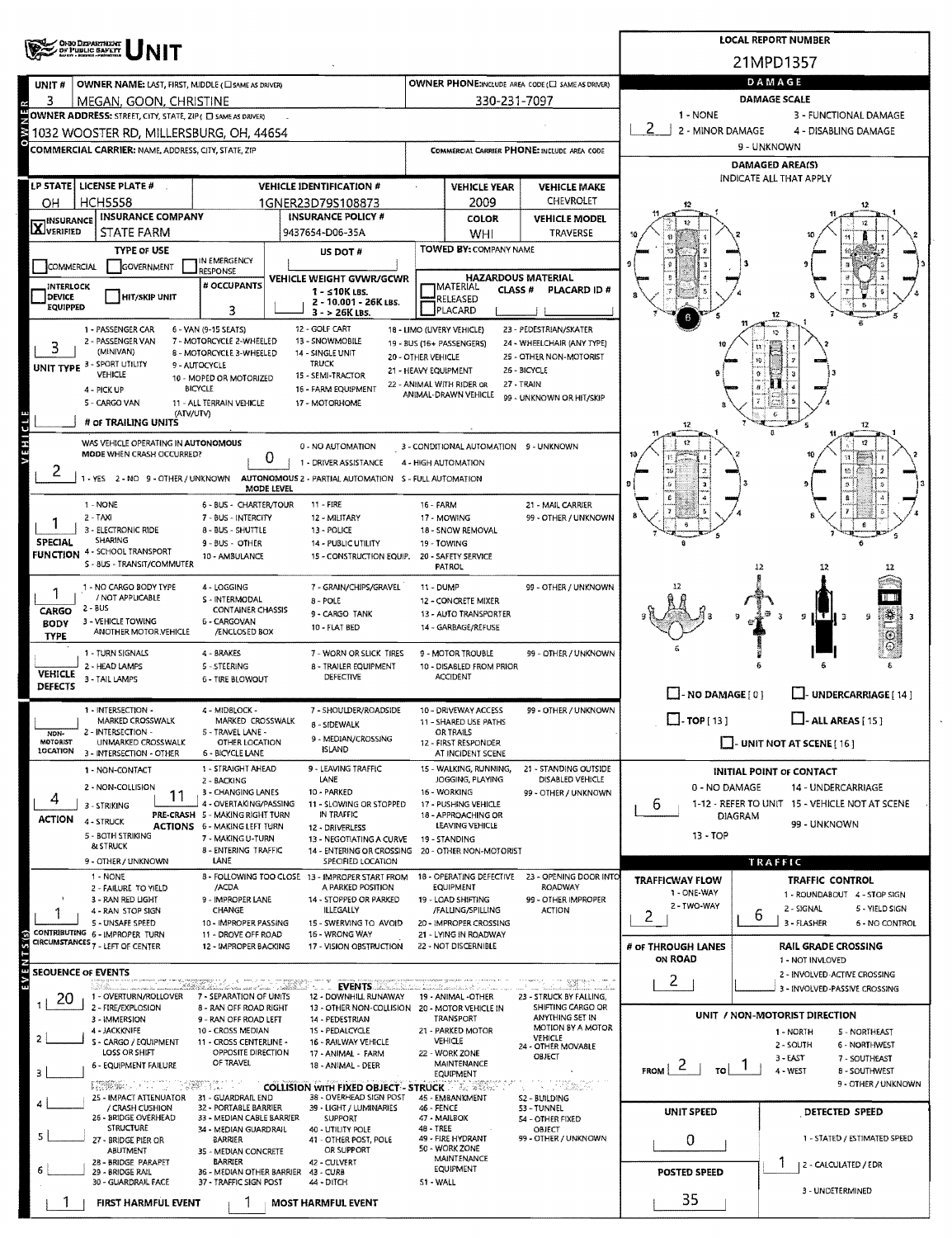|                                                                                                                                                                                                                                                                                                                                                                                                                                                        | <b>WE SHERE MOTORIST / NON-MOTORIST</b>                                                                         |                                                                            |                                                                                                                                                                                                                                                                                                                                                                                                                                                                                                                                                                                                                                                             |                                                                                                                                                                                                                                              |                                                                                                                                  |                        |                                                                                                                                                                                                                                                                                                                                                                                               |               |                                                                                                                                                                                                                                                                                                                                                                                                                                                                                                                                                                                                                                        | <b>LOCAL REPORT NUMBER</b>               |                                                                                                           |                                                                                                                                                                                                                                                                                                                                                                                                                                                                                                                                                                                                                                                                                                                             |                    |                                                                                                                                                                                                       |                                                                                                                                                                                                                                                                 |                                                                        |
|--------------------------------------------------------------------------------------------------------------------------------------------------------------------------------------------------------------------------------------------------------------------------------------------------------------------------------------------------------------------------------------------------------------------------------------------------------|-----------------------------------------------------------------------------------------------------------------|----------------------------------------------------------------------------|-------------------------------------------------------------------------------------------------------------------------------------------------------------------------------------------------------------------------------------------------------------------------------------------------------------------------------------------------------------------------------------------------------------------------------------------------------------------------------------------------------------------------------------------------------------------------------------------------------------------------------------------------------------|----------------------------------------------------------------------------------------------------------------------------------------------------------------------------------------------------------------------------------------------|----------------------------------------------------------------------------------------------------------------------------------|------------------------|-----------------------------------------------------------------------------------------------------------------------------------------------------------------------------------------------------------------------------------------------------------------------------------------------------------------------------------------------------------------------------------------------|---------------|----------------------------------------------------------------------------------------------------------------------------------------------------------------------------------------------------------------------------------------------------------------------------------------------------------------------------------------------------------------------------------------------------------------------------------------------------------------------------------------------------------------------------------------------------------------------------------------------------------------------------------------|------------------------------------------|-----------------------------------------------------------------------------------------------------------|-----------------------------------------------------------------------------------------------------------------------------------------------------------------------------------------------------------------------------------------------------------------------------------------------------------------------------------------------------------------------------------------------------------------------------------------------------------------------------------------------------------------------------------------------------------------------------------------------------------------------------------------------------------------------------------------------------------------------------|--------------------|-------------------------------------------------------------------------------------------------------------------------------------------------------------------------------------------------------|-----------------------------------------------------------------------------------------------------------------------------------------------------------------------------------------------------------------------------------------------------------------|------------------------------------------------------------------------|
|                                                                                                                                                                                                                                                                                                                                                                                                                                                        |                                                                                                                 |                                                                            |                                                                                                                                                                                                                                                                                                                                                                                                                                                                                                                                                                                                                                                             |                                                                                                                                                                                                                                              |                                                                                                                                  |                        |                                                                                                                                                                                                                                                                                                                                                                                               |               |                                                                                                                                                                                                                                                                                                                                                                                                                                                                                                                                                                                                                                        |                                          | 21MPD1357<br>DATE OF BIRTH<br>AGE<br><b>GENDER</b>                                                        |                                                                                                                                                                                                                                                                                                                                                                                                                                                                                                                                                                                                                                                                                                                             |                    |                                                                                                                                                                                                       |                                                                                                                                                                                                                                                                 |                                                                        |
| UNIT #                                                                                                                                                                                                                                                                                                                                                                                                                                                 |                                                                                                                 |                                                                            | NAME: LAST, FIRST, MIDDLE                                                                                                                                                                                                                                                                                                                                                                                                                                                                                                                                                                                                                                   |                                                                                                                                                                                                                                              |                                                                                                                                  |                        |                                                                                                                                                                                                                                                                                                                                                                                               |               |                                                                                                                                                                                                                                                                                                                                                                                                                                                                                                                                                                                                                                        |                                          |                                                                                                           |                                                                                                                                                                                                                                                                                                                                                                                                                                                                                                                                                                                                                                                                                                                             |                    |                                                                                                                                                                                                       |                                                                                                                                                                                                                                                                 |                                                                        |
|                                                                                                                                                                                                                                                                                                                                                                                                                                                        | YODER, PAUL, H<br>ADDRESS: STREET, CITY, STATE, ZIP                                                             |                                                                            |                                                                                                                                                                                                                                                                                                                                                                                                                                                                                                                                                                                                                                                             |                                                                                                                                                                                                                                              |                                                                                                                                  |                        |                                                                                                                                                                                                                                                                                                                                                                                               |               |                                                                                                                                                                                                                                                                                                                                                                                                                                                                                                                                                                                                                                        |                                          |                                                                                                           | 04/22/1953<br><b>CONTACT PHONE - INCLUDE AREA CODE</b>                                                                                                                                                                                                                                                                                                                                                                                                                                                                                                                                                                                                                                                                      |                    |                                                                                                                                                                                                       | 68                                                                                                                                                                                                                                                              | м                                                                      |
|                                                                                                                                                                                                                                                                                                                                                                                                                                                        |                                                                                                                 |                                                                            | 4805 TOWNSHIP ROAD 366 UNIT 243, MILLERSBURG, OH, 44654                                                                                                                                                                                                                                                                                                                                                                                                                                                                                                                                                                                                     |                                                                                                                                                                                                                                              |                                                                                                                                  |                        |                                                                                                                                                                                                                                                                                                                                                                                               |               |                                                                                                                                                                                                                                                                                                                                                                                                                                                                                                                                                                                                                                        |                                          | 330-275-9632                                                                                              |                                                                                                                                                                                                                                                                                                                                                                                                                                                                                                                                                                                                                                                                                                                             |                    |                                                                                                                                                                                                       |                                                                                                                                                                                                                                                                 |                                                                        |
| <b>OTOM-MON</b><br><b>INJURIES IINJURED</b>                                                                                                                                                                                                                                                                                                                                                                                                            |                                                                                                                 |                                                                            | <b>EMS AGENCY (NAME)</b>                                                                                                                                                                                                                                                                                                                                                                                                                                                                                                                                                                                                                                    |                                                                                                                                                                                                                                              |                                                                                                                                  |                        | INJURED TAKEN TO: MEDICAL FACILITY (NAME, CITY)                                                                                                                                                                                                                                                                                                                                               |               | <b>SAFETY EQUIPMENT</b>                                                                                                                                                                                                                                                                                                                                                                                                                                                                                                                                                                                                                |                                          |                                                                                                           | <b>SEATING</b>                                                                                                                                                                                                                                                                                                                                                                                                                                                                                                                                                                                                                                                                                                              |                    |                                                                                                                                                                                                       | AIR BAG USAGE   EJECTION                                                                                                                                                                                                                                        | TRAPPED                                                                |
| 5.                                                                                                                                                                                                                                                                                                                                                                                                                                                     | TAKEN<br>B٧<br>i 1 i                                                                                            |                                                                            |                                                                                                                                                                                                                                                                                                                                                                                                                                                                                                                                                                                                                                                             |                                                                                                                                                                                                                                              |                                                                                                                                  |                        |                                                                                                                                                                                                                                                                                                                                                                                               |               | <b>USED</b><br>4                                                                                                                                                                                                                                                                                                                                                                                                                                                                                                                                                                                                                       |                                          | DOT-Compliant<br><sup>I</sup> MC HELMET                                                                   | POSITION<br>1                                                                                                                                                                                                                                                                                                                                                                                                                                                                                                                                                                                                                                                                                                               |                    | 1                                                                                                                                                                                                     |                                                                                                                                                                                                                                                                 | 1                                                                      |
| <b>NOTORIST</b>                                                                                                                                                                                                                                                                                                                                                                                                                                        |                                                                                                                 |                                                                            | OL STATE OPERATOR LICENSE NUMBER                                                                                                                                                                                                                                                                                                                                                                                                                                                                                                                                                                                                                            |                                                                                                                                                                                                                                              |                                                                                                                                  | <b>OFFENSE CHARGED</b> |                                                                                                                                                                                                                                                                                                                                                                                               | LOCAL         | OFFENSE DESCRIPTION                                                                                                                                                                                                                                                                                                                                                                                                                                                                                                                                                                                                                    |                                          |                                                                                                           |                                                                                                                                                                                                                                                                                                                                                                                                                                                                                                                                                                                                                                                                                                                             |                    | <b>CITATION NUMBER</b>                                                                                                                                                                                |                                                                                                                                                                                                                                                                 |                                                                        |
| OН                                                                                                                                                                                                                                                                                                                                                                                                                                                     | NE329449                                                                                                        |                                                                            |                                                                                                                                                                                                                                                                                                                                                                                                                                                                                                                                                                                                                                                             |                                                                                                                                                                                                                                              | 333.03A                                                                                                                          |                        |                                                                                                                                                                                                                                                                                                                                                                                               | CODE<br>X     | ACDA                                                                                                                                                                                                                                                                                                                                                                                                                                                                                                                                                                                                                                   |                                          |                                                                                                           |                                                                                                                                                                                                                                                                                                                                                                                                                                                                                                                                                                                                                                                                                                                             |                    | EUYRGZ                                                                                                                                                                                                |                                                                                                                                                                                                                                                                 |                                                                        |
| OL CLASS                                                                                                                                                                                                                                                                                                                                                                                                                                               | <b>ENDORSEMENT</b>                                                                                              |                                                                            | <b>RESTRICTION SELECT UP TO 3</b>                                                                                                                                                                                                                                                                                                                                                                                                                                                                                                                                                                                                                           | <b>DRIVER</b>                                                                                                                                                                                                                                |                                                                                                                                  |                        | ALCOHOL / DRUG SUSPECTED                                                                                                                                                                                                                                                                                                                                                                      |               | <b>CONDITION</b>                                                                                                                                                                                                                                                                                                                                                                                                                                                                                                                                                                                                                       |                                          | <b>ALCOHOL TEST</b>                                                                                       |                                                                                                                                                                                                                                                                                                                                                                                                                                                                                                                                                                                                                                                                                                                             |                    |                                                                                                                                                                                                       | <b>DRUG TEST(S)</b>                                                                                                                                                                                                                                             |                                                                        |
|                                                                                                                                                                                                                                                                                                                                                                                                                                                        |                                                                                                                 |                                                                            |                                                                                                                                                                                                                                                                                                                                                                                                                                                                                                                                                                                                                                                             |                                                                                                                                                                                                                                              | DISTRACTED                                                                                                                       | ALCOHOL                |                                                                                                                                                                                                                                                                                                                                                                                               | MARIJUANA     |                                                                                                                                                                                                                                                                                                                                                                                                                                                                                                                                                                                                                                        | <b>STATUS</b>                            | <b>TYPE</b>                                                                                               | VALUE                                                                                                                                                                                                                                                                                                                                                                                                                                                                                                                                                                                                                                                                                                                       | <b>STATUS</b>      | <b>TYPE</b>                                                                                                                                                                                           |                                                                                                                                                                                                                                                                 | RESULTS SELECT UP TO 4                                                 |
| 4                                                                                                                                                                                                                                                                                                                                                                                                                                                      |                                                                                                                 |                                                                            | 3                                                                                                                                                                                                                                                                                                                                                                                                                                                                                                                                                                                                                                                           | $18Y_1$                                                                                                                                                                                                                                      |                                                                                                                                  |                        | OTHER DRUG                                                                                                                                                                                                                                                                                                                                                                                    |               | 1                                                                                                                                                                                                                                                                                                                                                                                                                                                                                                                                                                                                                                      | 1                                        |                                                                                                           |                                                                                                                                                                                                                                                                                                                                                                                                                                                                                                                                                                                                                                                                                                                             | 1                  | 1                                                                                                                                                                                                     |                                                                                                                                                                                                                                                                 |                                                                        |
| UNIT #                                                                                                                                                                                                                                                                                                                                                                                                                                                 |                                                                                                                 |                                                                            | NAME: LAST, FIRST, MIDDLE                                                                                                                                                                                                                                                                                                                                                                                                                                                                                                                                                                                                                                   |                                                                                                                                                                                                                                              |                                                                                                                                  |                        |                                                                                                                                                                                                                                                                                                                                                                                               |               |                                                                                                                                                                                                                                                                                                                                                                                                                                                                                                                                                                                                                                        |                                          |                                                                                                           | DATE OF BIRTH                                                                                                                                                                                                                                                                                                                                                                                                                                                                                                                                                                                                                                                                                                               |                    |                                                                                                                                                                                                       | AGE                                                                                                                                                                                                                                                             | <b>GENDER</b>                                                          |
| 2                                                                                                                                                                                                                                                                                                                                                                                                                                                      | QUINTEROS, ELLA, MARIE                                                                                          |                                                                            |                                                                                                                                                                                                                                                                                                                                                                                                                                                                                                                                                                                                                                                             |                                                                                                                                                                                                                                              |                                                                                                                                  |                        |                                                                                                                                                                                                                                                                                                                                                                                               |               |                                                                                                                                                                                                                                                                                                                                                                                                                                                                                                                                                                                                                                        |                                          |                                                                                                           | 08/11/1988                                                                                                                                                                                                                                                                                                                                                                                                                                                                                                                                                                                                                                                                                                                  |                    |                                                                                                                                                                                                       | 33                                                                                                                                                                                                                                                              | F                                                                      |
|                                                                                                                                                                                                                                                                                                                                                                                                                                                        | <b>ADDRESS: STREET, CITY, STATE, ZIP</b>                                                                        |                                                                            |                                                                                                                                                                                                                                                                                                                                                                                                                                                                                                                                                                                                                                                             |                                                                                                                                                                                                                                              |                                                                                                                                  |                        |                                                                                                                                                                                                                                                                                                                                                                                               |               |                                                                                                                                                                                                                                                                                                                                                                                                                                                                                                                                                                                                                                        |                                          |                                                                                                           | <b>CONTACT PHONE - INCLUDE AREA CODE</b>                                                                                                                                                                                                                                                                                                                                                                                                                                                                                                                                                                                                                                                                                    |                    |                                                                                                                                                                                                       |                                                                                                                                                                                                                                                                 |                                                                        |
|                                                                                                                                                                                                                                                                                                                                                                                                                                                        |                                                                                                                 |                                                                            | 1192 N KOHLER RD, ORRVILLE, OH, 44667                                                                                                                                                                                                                                                                                                                                                                                                                                                                                                                                                                                                                       |                                                                                                                                                                                                                                              |                                                                                                                                  |                        |                                                                                                                                                                                                                                                                                                                                                                                               |               | <b>SAFETY EQUIPMENT</b>                                                                                                                                                                                                                                                                                                                                                                                                                                                                                                                                                                                                                |                                          | 330-234-4568                                                                                              |                                                                                                                                                                                                                                                                                                                                                                                                                                                                                                                                                                                                                                                                                                                             |                    |                                                                                                                                                                                                       | AIR BAG USAGE EJECTION                                                                                                                                                                                                                                          |                                                                        |
| INJURIES IINJURED<br>5                                                                                                                                                                                                                                                                                                                                                                                                                                 | TAKEN<br>BY<br>11                                                                                               | <b>EMS AGENCY (NAME)</b>                                                   |                                                                                                                                                                                                                                                                                                                                                                                                                                                                                                                                                                                                                                                             |                                                                                                                                                                                                                                              |                                                                                                                                  |                        | INJURED TAKEN TO: MEDICAL FACILITY (NAME, CITY)                                                                                                                                                                                                                                                                                                                                               |               | <b>USED</b><br>4                                                                                                                                                                                                                                                                                                                                                                                                                                                                                                                                                                                                                       |                                          | <b>SEATING</b><br>DOT-COMPLIANT<br><b>POSITION</b><br><b>JMC HELMET</b><br>1                              |                                                                                                                                                                                                                                                                                                                                                                                                                                                                                                                                                                                                                                                                                                                             |                    |                                                                                                                                                                                                       |                                                                                                                                                                                                                                                                 | <b>TRAPPED</b><br>1                                                    |
|                                                                                                                                                                                                                                                                                                                                                                                                                                                        |                                                                                                                 |                                                                            | OL STATE OPERATOR LICENSE NUMBER                                                                                                                                                                                                                                                                                                                                                                                                                                                                                                                                                                                                                            |                                                                                                                                                                                                                                              |                                                                                                                                  | <b>OFFENSE CHARGED</b> |                                                                                                                                                                                                                                                                                                                                                                                               | LOCAL<br>CODE | OFFENSE DESCRIPTION                                                                                                                                                                                                                                                                                                                                                                                                                                                                                                                                                                                                                    |                                          |                                                                                                           |                                                                                                                                                                                                                                                                                                                                                                                                                                                                                                                                                                                                                                                                                                                             |                    | <b>CITATION NUMBER</b>                                                                                                                                                                                |                                                                                                                                                                                                                                                                 |                                                                        |
| OН                                                                                                                                                                                                                                                                                                                                                                                                                                                     | TG938288                                                                                                        |                                                                            |                                                                                                                                                                                                                                                                                                                                                                                                                                                                                                                                                                                                                                                             |                                                                                                                                                                                                                                              |                                                                                                                                  |                        |                                                                                                                                                                                                                                                                                                                                                                                               | $\sim$        |                                                                                                                                                                                                                                                                                                                                                                                                                                                                                                                                                                                                                                        |                                          |                                                                                                           |                                                                                                                                                                                                                                                                                                                                                                                                                                                                                                                                                                                                                                                                                                                             |                    |                                                                                                                                                                                                       |                                                                                                                                                                                                                                                                 |                                                                        |
| <b>OL CLASS</b>                                                                                                                                                                                                                                                                                                                                                                                                                                        | <b>ENDORSEMENT</b>                                                                                              |                                                                            | <b>RESTRICTION SELECT UP TO 3</b>                                                                                                                                                                                                                                                                                                                                                                                                                                                                                                                                                                                                                           | <b>DRIVER</b>                                                                                                                                                                                                                                |                                                                                                                                  |                        | ALCOHOL / DRUG SUSPECTED                                                                                                                                                                                                                                                                                                                                                                      |               | <b>CONDITION</b>                                                                                                                                                                                                                                                                                                                                                                                                                                                                                                                                                                                                                       |                                          | <b>ALCOHOL TEST</b>                                                                                       |                                                                                                                                                                                                                                                                                                                                                                                                                                                                                                                                                                                                                                                                                                                             |                    |                                                                                                                                                                                                       | <b>DRUG TEST(S)</b>                                                                                                                                                                                                                                             |                                                                        |
| 4                                                                                                                                                                                                                                                                                                                                                                                                                                                      |                                                                                                                 |                                                                            | 3                                                                                                                                                                                                                                                                                                                                                                                                                                                                                                                                                                                                                                                           | $(BY_1$                                                                                                                                                                                                                                      | <b>DISTRACTED</b>                                                                                                                | <b>ALCOHOL</b>         | <b>OTHER DRUG</b>                                                                                                                                                                                                                                                                                                                                                                             | MARIJUANA     | 1                                                                                                                                                                                                                                                                                                                                                                                                                                                                                                                                                                                                                                      | <b>STATUS</b>                            | <b>TYPE</b><br>1                                                                                          | VALUE                                                                                                                                                                                                                                                                                                                                                                                                                                                                                                                                                                                                                                                                                                                       | <b>STATUS</b><br>1 | <b>TYPE</b><br>1                                                                                                                                                                                      |                                                                                                                                                                                                                                                                 | RESULTS SHEET UP TO 4                                                  |
| UNIT#                                                                                                                                                                                                                                                                                                                                                                                                                                                  |                                                                                                                 |                                                                            | NAME: LAST, FIRST, MIDDLE                                                                                                                                                                                                                                                                                                                                                                                                                                                                                                                                                                                                                                   |                                                                                                                                                                                                                                              |                                                                                                                                  |                        |                                                                                                                                                                                                                                                                                                                                                                                               |               |                                                                                                                                                                                                                                                                                                                                                                                                                                                                                                                                                                                                                                        |                                          |                                                                                                           | DATE OF BIRTH                                                                                                                                                                                                                                                                                                                                                                                                                                                                                                                                                                                                                                                                                                               |                    |                                                                                                                                                                                                       | AGE                                                                                                                                                                                                                                                             | <b>GENDER</b>                                                          |
| 3                                                                                                                                                                                                                                                                                                                                                                                                                                                      |                                                                                                                 |                                                                            | MEGAN, GOON, CHRISTINE                                                                                                                                                                                                                                                                                                                                                                                                                                                                                                                                                                                                                                      |                                                                                                                                                                                                                                              |                                                                                                                                  |                        |                                                                                                                                                                                                                                                                                                                                                                                               |               |                                                                                                                                                                                                                                                                                                                                                                                                                                                                                                                                                                                                                                        | 12/18/1984<br>36<br>F                    |                                                                                                           |                                                                                                                                                                                                                                                                                                                                                                                                                                                                                                                                                                                                                                                                                                                             |                    |                                                                                                                                                                                                       |                                                                                                                                                                                                                                                                 |                                                                        |
|                                                                                                                                                                                                                                                                                                                                                                                                                                                        | ADDRESS: STREET, CITY, STATE, ZIP                                                                               |                                                                            |                                                                                                                                                                                                                                                                                                                                                                                                                                                                                                                                                                                                                                                             |                                                                                                                                                                                                                                              |                                                                                                                                  |                        |                                                                                                                                                                                                                                                                                                                                                                                               |               |                                                                                                                                                                                                                                                                                                                                                                                                                                                                                                                                                                                                                                        | <b>CONTACT PHONE - INCLUDE AREA CODE</b> |                                                                                                           |                                                                                                                                                                                                                                                                                                                                                                                                                                                                                                                                                                                                                                                                                                                             |                    |                                                                                                                                                                                                       |                                                                                                                                                                                                                                                                 |                                                                        |
|                                                                                                                                                                                                                                                                                                                                                                                                                                                        |                                                                                                                 |                                                                            | 1032 WOOSTER RD, MILLERSBURG, OH, 44654                                                                                                                                                                                                                                                                                                                                                                                                                                                                                                                                                                                                                     |                                                                                                                                                                                                                                              |                                                                                                                                  |                        |                                                                                                                                                                                                                                                                                                                                                                                               |               |                                                                                                                                                                                                                                                                                                                                                                                                                                                                                                                                                                                                                                        |                                          | 330-231-7097                                                                                              |                                                                                                                                                                                                                                                                                                                                                                                                                                                                                                                                                                                                                                                                                                                             |                    |                                                                                                                                                                                                       |                                                                                                                                                                                                                                                                 |                                                                        |
| INJURIES INJURED<br>5                                                                                                                                                                                                                                                                                                                                                                                                                                  | <b>TAKEN</b><br>BY<br>1 <sup>1</sup>                                                                            | INJURED TAKEN TO: MEDICAL FACILITY (NAME CITY)<br><b>EMS AGENCY (NAME)</b> |                                                                                                                                                                                                                                                                                                                                                                                                                                                                                                                                                                                                                                                             |                                                                                                                                                                                                                                              |                                                                                                                                  |                        |                                                                                                                                                                                                                                                                                                                                                                                               |               | <b>SAFETY EQUIPMENT</b><br><b>USED</b><br>4                                                                                                                                                                                                                                                                                                                                                                                                                                                                                                                                                                                            |                                          | <b>SEATING</b><br>AIR BAG USAGE EJECTION<br>DOT-COMPLIANT<br><b>POSITION</b><br>IMC HELMET<br>1<br>1<br>1 |                                                                                                                                                                                                                                                                                                                                                                                                                                                                                                                                                                                                                                                                                                                             |                    |                                                                                                                                                                                                       | <b>TRAPPED</b><br>1                                                                                                                                                                                                                                             |                                                                        |
| <b>OL STATE</b><br>OН                                                                                                                                                                                                                                                                                                                                                                                                                                  | SB979328                                                                                                        |                                                                            | <b>OPERATOR LICENSE NUMBER</b>                                                                                                                                                                                                                                                                                                                                                                                                                                                                                                                                                                                                                              |                                                                                                                                                                                                                                              |                                                                                                                                  | OFFENSE CHARGED        |                                                                                                                                                                                                                                                                                                                                                                                               | LOCAL<br>CODE | <b>OFFENSE DESCRIPTION</b>                                                                                                                                                                                                                                                                                                                                                                                                                                                                                                                                                                                                             |                                          |                                                                                                           |                                                                                                                                                                                                                                                                                                                                                                                                                                                                                                                                                                                                                                                                                                                             |                    | <b>CITATION NUMBER</b>                                                                                                                                                                                |                                                                                                                                                                                                                                                                 |                                                                        |
| OL CLASS                                                                                                                                                                                                                                                                                                                                                                                                                                               | <b>ENDORSEMENT</b>                                                                                              |                                                                            | <b>RESTRICTION SELECT UP TO 3</b>                                                                                                                                                                                                                                                                                                                                                                                                                                                                                                                                                                                                                           | <b>DRIVER</b>                                                                                                                                                                                                                                |                                                                                                                                  |                        | ALCOHOL / DRUG SUSPECTED                                                                                                                                                                                                                                                                                                                                                                      |               | <b>CONDITION</b>                                                                                                                                                                                                                                                                                                                                                                                                                                                                                                                                                                                                                       |                                          | <b>ALCOHOL TEST</b>                                                                                       |                                                                                                                                                                                                                                                                                                                                                                                                                                                                                                                                                                                                                                                                                                                             |                    |                                                                                                                                                                                                       | <b>DRUG TEST(S)</b>                                                                                                                                                                                                                                             |                                                                        |
| 4                                                                                                                                                                                                                                                                                                                                                                                                                                                      |                                                                                                                 |                                                                            |                                                                                                                                                                                                                                                                                                                                                                                                                                                                                                                                                                                                                                                             | BY <sub>1</sub>                                                                                                                                                                                                                              | DISTRACTED                                                                                                                       |                        | ALCOHOL MARIJUANA<br>OTHER DRUG                                                                                                                                                                                                                                                                                                                                                               |               | 1                                                                                                                                                                                                                                                                                                                                                                                                                                                                                                                                                                                                                                      |                                          | STATUS TYPE                                                                                               | VALUE                                                                                                                                                                                                                                                                                                                                                                                                                                                                                                                                                                                                                                                                                                                       |                    |                                                                                                                                                                                                       |                                                                                                                                                                                                                                                                 | STATUS TYPE RESULTS SELECT UP TO 4                                     |
|                                                                                                                                                                                                                                                                                                                                                                                                                                                        | <b>INJURIES</b>                                                                                                 |                                                                            | <b>SEATING POSITION</b>                                                                                                                                                                                                                                                                                                                                                                                                                                                                                                                                                                                                                                     |                                                                                                                                                                                                                                              | AIR BAG                                                                                                                          |                        | <b>OL CLASS</b>                                                                                                                                                                                                                                                                                                                                                                               |               | OL RESTRICTION(S)                                                                                                                                                                                                                                                                                                                                                                                                                                                                                                                                                                                                                      |                                          |                                                                                                           | <b>DRIVER DISTRACTION</b>                                                                                                                                                                                                                                                                                                                                                                                                                                                                                                                                                                                                                                                                                                   |                    |                                                                                                                                                                                                       | <b>TEST STATUS</b>                                                                                                                                                                                                                                              |                                                                        |
| 1 - FATAL<br>2 - SUSPECTED SERIOUS<br>INJURY<br>3 - SUSPECTED MINOR<br>INJURY<br>4 - POSSIBLE INJURY<br>S - NO APPARENT INJURY<br>1 - NOT TRANSPORTED<br><b><i>TREATED AT SCENE</i></b><br>2 - EMS<br>3 - POLICE<br>9 - OTHER / UNKNOWN<br>1 - NONE USED<br>2 - SHOULDER BELT ONLY<br><b>USED</b><br>3 - LAP BELT ONLY USED<br>4 - SHOULDER & LAP BELT<br><b>USED</b><br>- FORWARD FACING<br>- REAR FACING<br>7 - BOOSTER SEAT<br><b>B-HELMET USED</b> | <b>INJURIES TAKEN BY</b><br><b>SAFETY EQUIPMENT</b><br>5 - CHILD RESTRAINT SYSTEM<br>6 - CHILD RESTRAINT SYSTEM |                                                                            | 1 - FRONT - LEFT SIDE<br>(MOTORCYCLE DRIVER)<br>2 - FRONT - MIDDLE<br>3 - FRONT - RIGHT SIDE<br>4 - SECOND - LEFT SIDE<br>(MOTORCYCLE PASSENGER)<br>5 - SECOND - MIDDLE<br>6 - SECOND - RIGHT SIDE<br>7 - THIRD - LEFT SIDE<br>(MOTORCYCLE SIDE CAR)<br><b>B-THIRD-MIDDLE</b><br>9 - THIRD - RIGHT SIDE<br>10 - SLEEPER SECTION<br>OF TRUCK CAB<br>11 - PASSENGER IN<br>OTHER ENCLOSED CARGO<br>AREA (NON-TRAILING UNIT,<br>BUS, PICK-UP WITH CAP)<br>12 - PASSENGER IN<br>UNENCLOSED CARGO AREA 3 - FREED BY<br>13 - TRAILING UNIT<br>14 - RIDING ON VEHICLE<br><b>EXTERIOR</b><br>(NON-TRAILING UNIT)<br><b>1S - NON-MOTORIST</b><br>99 - OTHER / UNKNOWN | 1 - NOT DEPLOYED<br>2 - DEPLOYED FRONT<br>3 - DEPLOYED SIDE<br>4 - DEPLOYED BOTH<br><b>FRONT/SIDE</b><br>5 - NOT APPLICABLE<br>1 - NOT EJECTED<br>, 3 - TOTALLY EJECTED<br>4 - NOT APPLICABLE<br>1 - NOT TRAPPED<br>2 - EXTRICATED BY<br>¥., | 9 - DEPLOYMENT UNKNOWN<br><b>EJECTION</b><br>2 - PARTIALLY EJECTED<br><b>TRAPPED</b><br>MECHANICAL MEANS<br>NON-MECHANICAL MEANS |                        | 1 - CLASS A<br>2 - CLASS B<br>3 - CLASS C<br>4 - REGULAR CLASS<br>$(OHIO = D)$<br>5 - M/C MOPED ONLY<br>6 - NO VALID OL<br><b>OL ENDORSEMENT</b><br>H - HAZMAT<br>M - MOTORCYCLE<br>P - PASSENGER<br>N - TANKER<br>Q - MOTOR SCOOTER<br>R - THREE-WHEEL<br>MOTORCYCLE<br>S - SCHOOL BUS<br>T - DOUBLE & TRIPLE<br>TRAILERS,<br>X - TANKER / HAZMAT<br><b>GENDER</b><br>F - FEMALE<br>M - MALE |               | 1 - ALCOHOL INTERLOCK<br>DEVICE<br>2 - CDL INTRASTATE ONLY<br>3 - CORRECTIVE LENSES<br>4 - FARM WAIVER<br>5 - EXCEPT CLASS A BUS<br>6 - EXCEPT CLASS A<br>& CLASS B BUS<br>7 - EXCEPT TRACTOR-TRAILER<br>8 - INTERMEDIATE LICENSE<br><b>RESTRICTIONS</b><br>- LEARNER'S PERMIT<br><b>RESTRICTIONS</b><br>10 - UMITED TO DAYLIGHT<br>ONLY<br>'11 - LIMITED TO EMPLOYMENT<br>12 - LIMITED - OTHER<br>13 - MECHANICAL DEVICES<br>(SPECIAL BRAKES, HAND<br>CONTROLS, OR OTHER<br>ADAPTIVE DEVICES)<br>14 - MILITARY VEHICLES ONLY<br>1S - MOTOR VEHICLES<br>WITHOUT AIR BRAKES<br>16 - OUTSIDE MIRROR<br>17 - PROSTHETIC AID<br>18 - OTHER |                                          | 4 - ILLNESS                                                                                               | 1 - NOT DISTRACTED<br>2 - MANUALLY OPERATING AN<br><b>ELECTRONIC</b><br>COMMUNICATION DEVICE<br>(TEXTING, TYPING,<br><b>DIAHNGY</b><br>3 - TALKING ON HANDS-FREE<br>COMMUNICATION DEVICE<br>4 - TALKING ON HAND-HELD<br>COMMUNICATION DEVICE<br>5 - OTHER ACTIVITY WITH AN<br>ELECTRONIC DEVICE<br>6 - PASSENGER<br>7 - OTHER DISTRACTION<br>INSIDE THE VEHICLE<br>- 8 - OTHER DISTRACTION<br>OUTSIDE THE VEHICLE<br>9 - OTHER / UNKNOWN<br><b>CONDITION</b><br>1 - APPARENTLY NORMAL<br>2 - PHYSICAL IMPAIRMENT<br>3 - EMOTIONAL (E.G.,<br>DEPRESSED, ANGRY,<br>DISTURBED)<br>5 - FELL ASLEEP, FAINTED,<br>FATIGUED, ETC.<br>6 - UNDER THE INFLUENCE OF<br>MEDICATIONS / DRUGS /<br><b>ALCOHOL</b><br>:9 - OTHER / UNKNOWN |                    | 3 - TEST GIVEN,<br>4 - TEST GIVEN,<br>5 - TEST GIVEN,<br>1 - NONE<br>2 - BLOOD<br>3 - URINE<br>4 - BREATH<br>S - OTHER<br>1 - NONE<br>2 - BLOOD<br>3 - URINE<br>4 - OTHER<br>5 - COCAINE<br>7 - OTHER | 1 - NONE GIVEN<br>2 - TEST REFUSED<br>/ UNUSABLE<br>RESULTS KNOWN<br><b>RESULTS UNKNOWN</b><br><b>DRUG TEST TYPE</b><br>1 - AMPHETAMINES<br>2 - BARBITURATES<br>3 - BENZODIAZEPINES<br>4 - CANNABINOIDS<br>6 - OPIATES / OPIOIDS<br><b>B - NEGATIVE RESULTS</b> | CONTAMINATED SAMPLE<br><b>ALCOHOL TEST TYPE</b><br>DRUG TEST RESULT(S) |
| (ELBOWS, KNEES, ETC)<br>10 - REFLECTIVE CLOTHING<br>/ BICYCLE ONLY<br>99 - OTHER / UNKNOWN                                                                                                                                                                                                                                                                                                                                                             | 9 - PROTECTIVE PADS USED<br>11 - LIGHTING - PEDESTRIAN                                                          |                                                                            |                                                                                                                                                                                                                                                                                                                                                                                                                                                                                                                                                                                                                                                             |                                                                                                                                                                                                                                              |                                                                                                                                  |                        | U - OTHER / UNKNOWN                                                                                                                                                                                                                                                                                                                                                                           |               |                                                                                                                                                                                                                                                                                                                                                                                                                                                                                                                                                                                                                                        |                                          |                                                                                                           |                                                                                                                                                                                                                                                                                                                                                                                                                                                                                                                                                                                                                                                                                                                             |                    |                                                                                                                                                                                                       |                                                                                                                                                                                                                                                                 |                                                                        |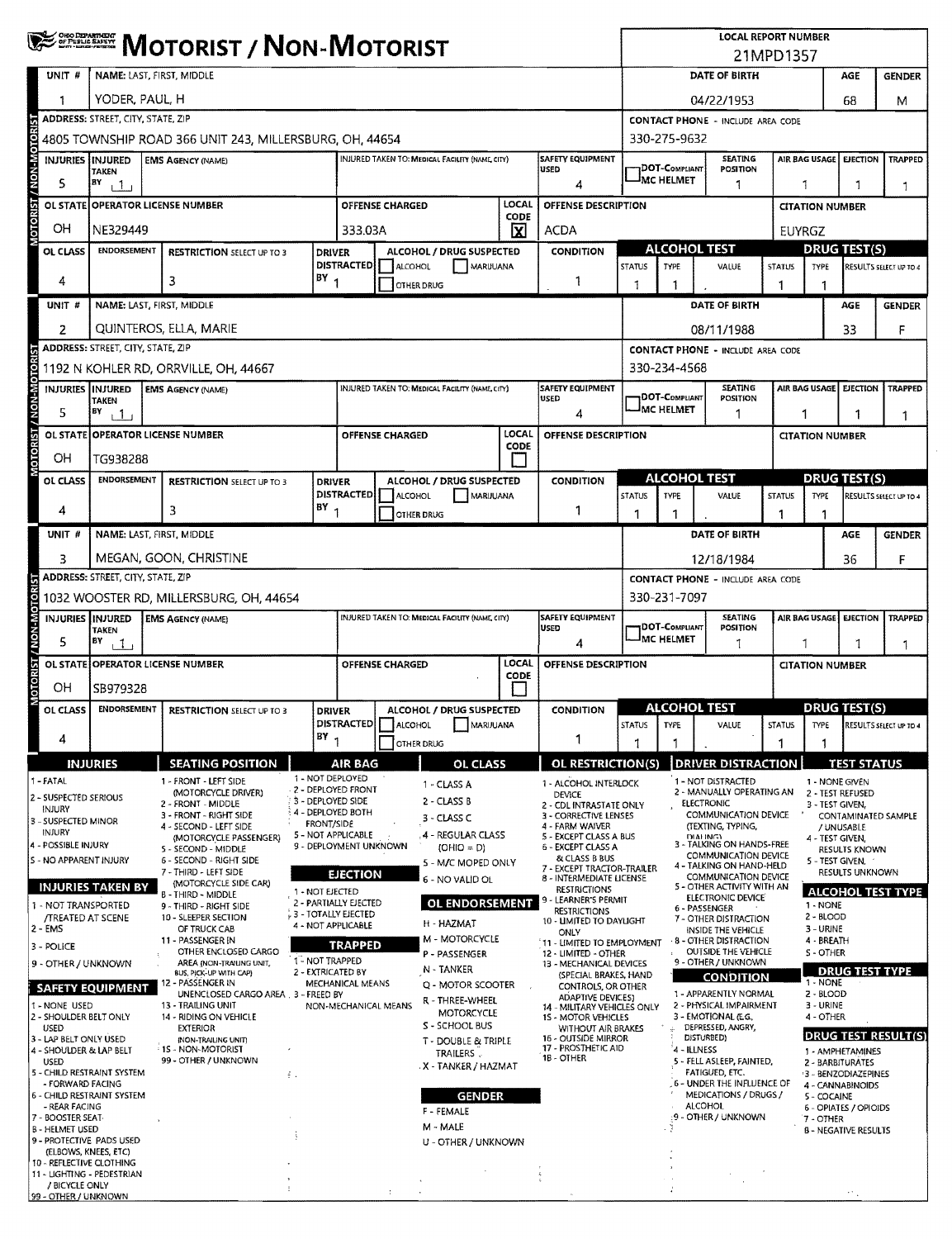|                                                        |                                       |                                                                          |                                                           | <b>EXAMPLE OCCUPANT / WITNESS ADDENDUM</b>                                                                                                            |                                                                                                                                                                                                                                                            |                                                          |                                          | 21MPD1357                                                                                                                             |            |                                |  |  |
|--------------------------------------------------------|---------------------------------------|--------------------------------------------------------------------------|-----------------------------------------------------------|-------------------------------------------------------------------------------------------------------------------------------------------------------|------------------------------------------------------------------------------------------------------------------------------------------------------------------------------------------------------------------------------------------------------------|----------------------------------------------------------|------------------------------------------|---------------------------------------------------------------------------------------------------------------------------------------|------------|--------------------------------|--|--|
| UNIT#                                                  |                                       | <b>NAME: LAST, FIRST, MIDDLE</b>                                         |                                                           |                                                                                                                                                       |                                                                                                                                                                                                                                                            |                                                          | DATE OF BIRTH                            |                                                                                                                                       | AGE        | <b>GENDER</b>                  |  |  |
| 2                                                      |                                       | SHEAFFER, ALEXIS                                                         |                                                           |                                                                                                                                                       |                                                                                                                                                                                                                                                            | 07/24/2009<br>12                                         |                                          |                                                                                                                                       |            |                                |  |  |
|                                                        |                                       | ADDRESS: STREET, CITY, STATE, ZIP                                        |                                                           |                                                                                                                                                       |                                                                                                                                                                                                                                                            | F<br><b>CONTACT PHONE - INCLUDE AREA CODE</b>            |                                          |                                                                                                                                       |            |                                |  |  |
|                                                        |                                       | 11159 CR 6, KILLBUCK, OH, 44637                                          |                                                           |                                                                                                                                                       |                                                                                                                                                                                                                                                            | 330-473-9812                                             |                                          |                                                                                                                                       |            |                                |  |  |
| <b>INJURIES INJURED</b>                                | <b>TAKEN</b>                          | <b>EMS AGENCY (NAME)</b>                                                 |                                                           | INJURED TAKEN TO: MEDICAL FACILITY (NAME, CITY)                                                                                                       | <b>SAFETY EQUIPMENT</b>                                                                                                                                                                                                                                    | <b>IDOT-C</b> ompliant                                   | <b>SEATING</b><br>POSITION               | AIR BAG USAGE EJECTION                                                                                                                |            | <b>TRAPPED</b>                 |  |  |
| 5                                                      | BY<br>i 1                             |                                                                          |                                                           |                                                                                                                                                       | 4                                                                                                                                                                                                                                                          | <b>IMC HELMET</b>                                        | 3                                        | 1                                                                                                                                     |            | 1                              |  |  |
| UNIT <sub>#</sub>                                      |                                       | NAME: LAST, FIRST, MIDDLE                                                |                                                           |                                                                                                                                                       |                                                                                                                                                                                                                                                            |                                                          | DATE OF BIRTH                            |                                                                                                                                       | AGE        | <b>GENDER</b>                  |  |  |
| 2                                                      |                                       | SHEAFFER, ALAINA                                                         |                                                           |                                                                                                                                                       |                                                                                                                                                                                                                                                            |                                                          | 01/03/2012                               |                                                                                                                                       | 9          | F                              |  |  |
|                                                        |                                       | <b>ADDRESS: STREET, CITY, STATE, ZIP</b>                                 |                                                           |                                                                                                                                                       |                                                                                                                                                                                                                                                            | <b>CONTACT PHONE - INCLUDE AREA CODE</b>                 |                                          |                                                                                                                                       |            |                                |  |  |
|                                                        |                                       | 11159 CR 6, KILLBUCK, OH, 44637                                          |                                                           |                                                                                                                                                       |                                                                                                                                                                                                                                                            | 330-473-9812                                             |                                          |                                                                                                                                       |            |                                |  |  |
| <b>INJURIES INJURED</b>                                |                                       | <b>EMS AGENCY (NAME)</b>                                                 |                                                           | INJURED TAKEN TO: MEDICAL FACILITY (NAME, CITY)                                                                                                       | <b>SAFETY EQUIPMENT</b>                                                                                                                                                                                                                                    |                                                          | SEATING                                  | AIR BAG USAGE EJECTION                                                                                                                |            | <b>TRAPPED</b>                 |  |  |
| 2                                                      | <b>TAKEN</b><br>ÐΥ<br>12              | <b>DISTRICT ONE</b>                                                      |                                                           | JPH, MILLERSBURG OHIO                                                                                                                                 | 1                                                                                                                                                                                                                                                          | DOT-COMPLIANT<br><sup>i</sup> MC HELMET                  | POSITION<br>11                           | 1                                                                                                                                     |            | 1                              |  |  |
| UNIT #                                                 |                                       | NAME: LAST, FIRST, MIDDLE                                                |                                                           |                                                                                                                                                       |                                                                                                                                                                                                                                                            |                                                          | DATE OF BIRTH                            |                                                                                                                                       | <b>AGE</b> | <b>GENDER</b>                  |  |  |
|                                                        |                                       |                                                                          |                                                           |                                                                                                                                                       |                                                                                                                                                                                                                                                            |                                                          |                                          |                                                                                                                                       |            |                                |  |  |
| 2                                                      |                                       | <b>OUINTEROS. ISABELLA</b><br><b>ADDRESS:</b> STREET, CITY, STATE, ZIP   |                                                           |                                                                                                                                                       |                                                                                                                                                                                                                                                            |                                                          | 11/16/2011                               |                                                                                                                                       | 9          | F                              |  |  |
|                                                        |                                       | 1192 N KOHLER RD, ORRVILLE, OH, 44667                                    |                                                           |                                                                                                                                                       |                                                                                                                                                                                                                                                            | <b>CONTACT PHONE - INCLUDE AREA CODE</b><br>330-234-4568 |                                          |                                                                                                                                       |            |                                |  |  |
| INJURIES INJURED                                       |                                       | <b>EMS AGENCY (NAME)</b>                                                 |                                                           | INJURED TAKEN TO: MEDICAL FACILITY (NAME, CITY)                                                                                                       | <b>SAFETY EQUIPMENT</b>                                                                                                                                                                                                                                    |                                                          | <b>SEATING</b>                           | AIR BAG USAGE EJECTION                                                                                                                |            | <b>TRAPPED</b>                 |  |  |
|                                                        | <b>TAKEN</b>                          | <b>DISTRICT ONE</b>                                                      |                                                           |                                                                                                                                                       |                                                                                                                                                                                                                                                            | <b>DOT-COMPLIANT</b><br>-IMC HELMET                      | POSITION                                 |                                                                                                                                       |            |                                |  |  |
| 2                                                      | BY<br>$\sqrt{2}$                      |                                                                          |                                                           | JPH, MILLERSBURG OHIO                                                                                                                                 | 1                                                                                                                                                                                                                                                          |                                                          | 11                                       | 1                                                                                                                                     |            | -1                             |  |  |
| UNIT #                                                 | NAME: LAST, FIRST, MIDDLE             |                                                                          |                                                           |                                                                                                                                                       |                                                                                                                                                                                                                                                            |                                                          | DATE OF BIRTH                            |                                                                                                                                       | AGE        | <b>GENDER</b>                  |  |  |
| 2                                                      | QUINTEROS, MICAH                      |                                                                          |                                                           |                                                                                                                                                       |                                                                                                                                                                                                                                                            |                                                          | 03/28/2017<br>4<br>м                     |                                                                                                                                       |            |                                |  |  |
|                                                        |                                       | <b>ADDRESS: STREET, CITY, STATE, ZIP</b>                                 |                                                           |                                                                                                                                                       |                                                                                                                                                                                                                                                            |                                                          | <b>CONTACT PHONE - INCLUDE AREA CODE</b> |                                                                                                                                       |            |                                |  |  |
|                                                        |                                       | 1192 N KOHLER RD, ORRVILLE, OH, 44667                                    |                                                           |                                                                                                                                                       |                                                                                                                                                                                                                                                            | 330-234-4568                                             |                                          |                                                                                                                                       |            |                                |  |  |
| <b>INJURIES INJURED</b>                                | <b>TAKEN</b>                          | <b>EMS AGENCY (NAME)</b>                                                 |                                                           | INJURED TAKEN TO: MEDICAL FACILITY (NAME, CITY)                                                                                                       | <b>SAFETY EQUIPMENT</b>                                                                                                                                                                                                                                    | DOT-COMPLIANT                                            | <b>SEATING</b><br>POSITION               | AIR BAG USAGE   EJECTION   TRAPPED                                                                                                    |            |                                |  |  |
| 5                                                      | BY<br>$\overline{1}$                  |                                                                          |                                                           |                                                                                                                                                       | 5                                                                                                                                                                                                                                                          | <b>MC HELMET</b>                                         | 6                                        | 1                                                                                                                                     |            |                                |  |  |
| $2 - EMS$                                              | <b>TREATED AT SCENE</b><br>3 - POLICE | 5 - NO APPARENT INJURY<br><b>INJURED TAKEN BY</b><br>1 - NOT TRANSPORTED | <b>REAR FACING</b><br>7 - BOOSTER SEAT<br>8 - HELMET USED | 4 - SHOULDER & LAP BELT USED<br>5 - CHILD RESTRAINT SYSTEM<br>FORWARD FACING<br>6 - CHILD RESTRAINT SYSTEM -                                          | (MOTORCYCLE PASSENGER)<br>5 - SECOND - MIDDLE<br>6 - SECOND - RIGHT SIDE<br>7 - THIRD - LEFT SIDE<br>(MOTORCYCLE SIDE CAR)<br>8 - THIRD - MIDDLE<br>9 - THIRD - RIGHT SIDE<br>10 - SLEEPER SECTION OF TRUCK CAB                                            |                                                          | 1 - NOT EJECTED                          | <b>FRONT/SIDE</b><br>5 = NOT APPLICABLE<br>9 - DEPLOYMENT UNKNOWN<br><b>EJECTION</b><br>2 - PARTIALLY EJECTED<br>3 - TOTALLY EJECTED. |            |                                |  |  |
| 9 - OTHER / UNKNOWN<br><b>F-FEMALE</b><br>$M - MALE^+$ |                                       | <b>GENDER</b><br>U - OTHER / UNKNOWN                                     |                                                           | 9 - PROTECTIVE PADS USED<br>(ELBOWS, KNEES, ETC)<br>10 - REFLECTIVE CLOTHING<br>11 - LIGHTING - PEDESTRIAN:<br>/ BICYCLE ONLY<br>99 - OTHER / UNKNOWN | 11 - PASSENGER IN OTHER ENCLOSED<br><b>CARGO AREA (NON-TRAILING UNIT)</b><br>SUCH AS A BUS, PICK-UP WITH CAP)<br>12 - PASSENGER IN UNENCLOSED<br><b>CARGO AREA</b><br>13 - TRAILING UNIT<br><b>14 - RIDING ON VEHICLE EXTERIOR</b><br>(NON-TRAILING UNIT): |                                                          | 3 - FREED BY                             | 4 - NOT APPLICABLE -<br><b>TRAPPED</b><br>1 - NOT TRAPPED<br>2 - EXTRICATED BY<br>MECHANICAL MEANS                                    |            |                                |  |  |
|                                                        |                                       | San British ang ti                                                       |                                                           |                                                                                                                                                       | SSE NON-MOTORIST<br>89 - OTHER / UNKNOWN                                                                                                                                                                                                                   |                                                          |                                          | <b>NON-MECHANICAL MEANS</b>                                                                                                           |            |                                |  |  |
|                                                        | NAME: LAST, FIRST, MIDDLE             |                                                                          |                                                           |                                                                                                                                                       |                                                                                                                                                                                                                                                            |                                                          | DATE OF BIRTH                            |                                                                                                                                       | AGE        |                                |  |  |
|                                                        | BEACHY, ALISHA, M                     |                                                                          |                                                           |                                                                                                                                                       |                                                                                                                                                                                                                                                            |                                                          | 04/20/1989                               |                                                                                                                                       | 32         | <b>GENDER</b><br>F             |  |  |
|                                                        |                                       | <b>ADDRESS: STREET, CITY, STATE, ZIP</b>                                 |                                                           |                                                                                                                                                       |                                                                                                                                                                                                                                                            | <b>CONTACT PHONE - INCLUDE AREA CODE</b>                 |                                          |                                                                                                                                       |            |                                |  |  |
|                                                        |                                       | 45365 CR 19, COSHOCTON, OH, 43812                                        |                                                           |                                                                                                                                                       |                                                                                                                                                                                                                                                            | 330-473-3457                                             |                                          |                                                                                                                                       |            |                                |  |  |
|                                                        | NAME: LAST, FIRST, MIDDLE             |                                                                          |                                                           |                                                                                                                                                       |                                                                                                                                                                                                                                                            |                                                          | DATE OF BIRTH                            |                                                                                                                                       | AGE        |                                |  |  |
|                                                        |                                       | <b>ADDRESS: STREET, CITY, STATE, ZIP</b>                                 |                                                           |                                                                                                                                                       |                                                                                                                                                                                                                                                            | <b>CONTACT PHONE - INCLUDE AREA CODE</b>                 |                                          |                                                                                                                                       |            |                                |  |  |
|                                                        | NAME: LAST, FIRST, MIDDLE             |                                                                          |                                                           |                                                                                                                                                       |                                                                                                                                                                                                                                                            |                                                          | DATE OF BIRTH                            |                                                                                                                                       | AGE        | <b>GENDER</b><br><b>GENDER</b> |  |  |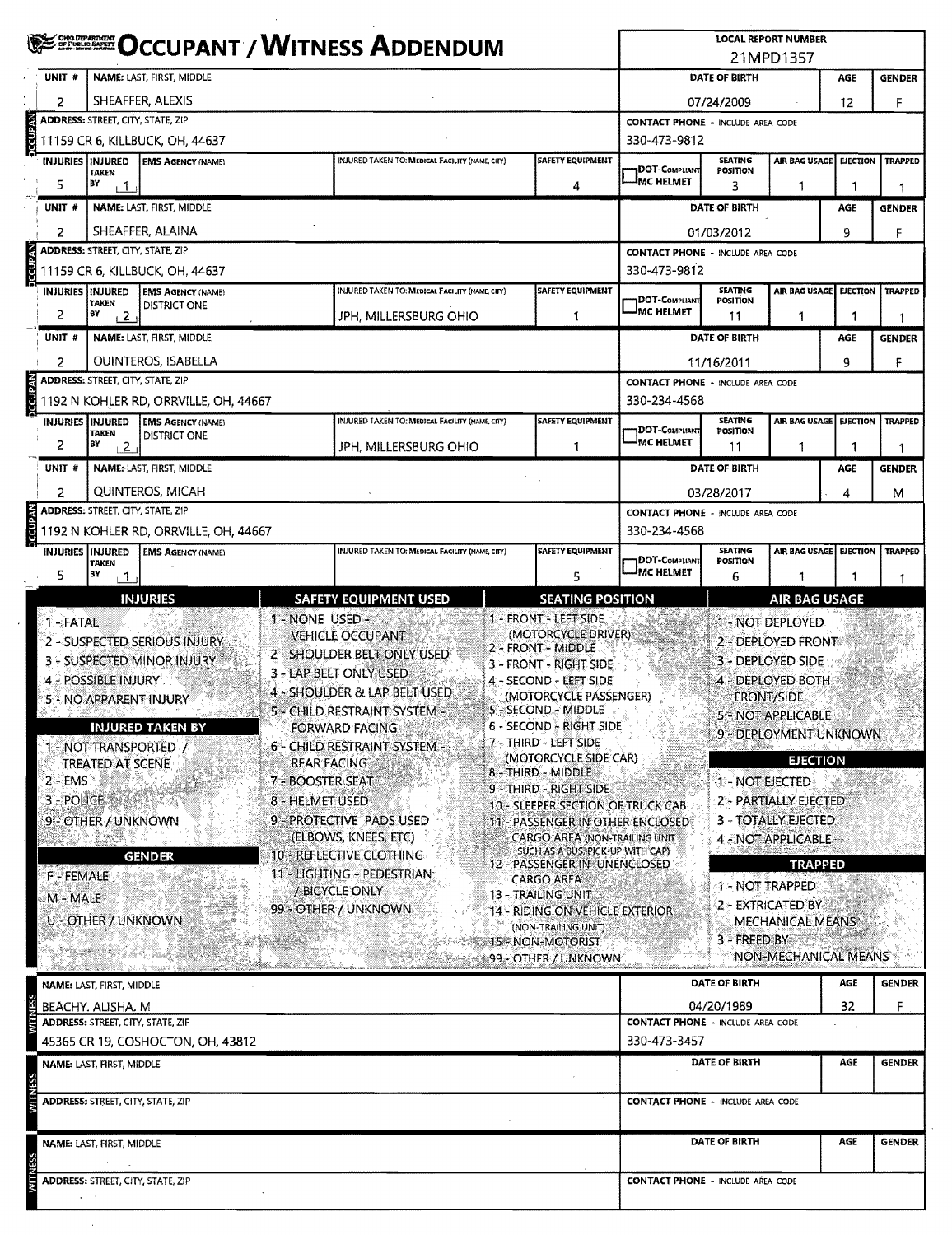|                                                 | <b>SEE OCCUPANT / WITNESS ADDENDUM</b>                                                                         |                                                                                                                                                               |                                                                                                                                                                                                                                                                                                                            |            |                                                                                                                                                                                                                                                                                                                                                                                                                                                                                                                                                                              |                                                          |                                   | <b>LOCAL REPORT NUMBER</b><br>21MPD1357                                                                                                                                                                                                                                                                                                 |                 |                                                                                                                                                                                       |  |  |  |  |  |  |
|-------------------------------------------------|----------------------------------------------------------------------------------------------------------------|---------------------------------------------------------------------------------------------------------------------------------------------------------------|----------------------------------------------------------------------------------------------------------------------------------------------------------------------------------------------------------------------------------------------------------------------------------------------------------------------------|------------|------------------------------------------------------------------------------------------------------------------------------------------------------------------------------------------------------------------------------------------------------------------------------------------------------------------------------------------------------------------------------------------------------------------------------------------------------------------------------------------------------------------------------------------------------------------------------|----------------------------------------------------------|-----------------------------------|-----------------------------------------------------------------------------------------------------------------------------------------------------------------------------------------------------------------------------------------------------------------------------------------------------------------------------------------|-----------------|---------------------------------------------------------------------------------------------------------------------------------------------------------------------------------------|--|--|--|--|--|--|
| UNIT#                                           |                                                                                                                | NAME: LAST, FIRST, MIDDLE                                                                                                                                     |                                                                                                                                                                                                                                                                                                                            |            |                                                                                                                                                                                                                                                                                                                                                                                                                                                                                                                                                                              | DATE OF BIRTH<br>AGE                                     |                                   |                                                                                                                                                                                                                                                                                                                                         |                 |                                                                                                                                                                                       |  |  |  |  |  |  |
| 2                                               |                                                                                                                | OUINTEROS, AMEILA                                                                                                                                             |                                                                                                                                                                                                                                                                                                                            |            |                                                                                                                                                                                                                                                                                                                                                                                                                                                                                                                                                                              |                                                          | 05/28/2018                        |                                                                                                                                                                                                                                                                                                                                         | 3               |                                                                                                                                                                                       |  |  |  |  |  |  |
|                                                 | <b>ADDRESS: STREET, CITY, STATE, ZIP</b>                                                                       |                                                                                                                                                               |                                                                                                                                                                                                                                                                                                                            |            |                                                                                                                                                                                                                                                                                                                                                                                                                                                                                                                                                                              | <b>CONTACT PHONE - INCLUDE AREA CODE</b>                 |                                   |                                                                                                                                                                                                                                                                                                                                         |                 |                                                                                                                                                                                       |  |  |  |  |  |  |
| <b>CCUPAN</b>                                   |                                                                                                                | 1192 N KOHLER RD, ORRVILLE, OH, 44667                                                                                                                         |                                                                                                                                                                                                                                                                                                                            |            |                                                                                                                                                                                                                                                                                                                                                                                                                                                                                                                                                                              | 330-231-4568                                             |                                   |                                                                                                                                                                                                                                                                                                                                         |                 |                                                                                                                                                                                       |  |  |  |  |  |  |
| <b>INJURIES   INJURED</b>                       |                                                                                                                | <b>EMS AGENCY (NAME)</b>                                                                                                                                      | INJURED TAKEN TO: MEDICAL FACILITY (NAME, CITY)                                                                                                                                                                                                                                                                            |            | <b>SAFETY EQUIPMENT</b>                                                                                                                                                                                                                                                                                                                                                                                                                                                                                                                                                      |                                                          | <b>SEATING</b>                    | AIR BAG USAGE                                                                                                                                                                                                                                                                                                                           | <b>EJECTION</b> | <b>TRAPPED</b>                                                                                                                                                                        |  |  |  |  |  |  |
| 5                                               | <b>TAKEN</b><br>BY<br>$\overline{1}$                                                                           |                                                                                                                                                               |                                                                                                                                                                                                                                                                                                                            |            | 5                                                                                                                                                                                                                                                                                                                                                                                                                                                                                                                                                                            | <b>IDOT-COMPLIANT</b><br><sup>I</sup> MC HELMET          | POSITION<br>$\cdot$ 4             | 1                                                                                                                                                                                                                                                                                                                                       | 1               |                                                                                                                                                                                       |  |  |  |  |  |  |
| UNIT #                                          |                                                                                                                | NAME: LAST, FIRST, MIDDLE                                                                                                                                     |                                                                                                                                                                                                                                                                                                                            |            |                                                                                                                                                                                                                                                                                                                                                                                                                                                                                                                                                                              |                                                          | DATE OF BIRTH                     |                                                                                                                                                                                                                                                                                                                                         | AGE             |                                                                                                                                                                                       |  |  |  |  |  |  |
|                                                 |                                                                                                                | PATTERSON, NICHOLAS, SCOTT                                                                                                                                    |                                                                                                                                                                                                                                                                                                                            |            |                                                                                                                                                                                                                                                                                                                                                                                                                                                                                                                                                                              |                                                          |                                   |                                                                                                                                                                                                                                                                                                                                         |                 |                                                                                                                                                                                       |  |  |  |  |  |  |
| 3                                               | <b>ADDRESS: STREET, CITY, STATE, ZIP</b>                                                                       |                                                                                                                                                               | <b>CONTACT PHONE - INCLUDE AREA CODE</b>                                                                                                                                                                                                                                                                                   | 05/11/1982 |                                                                                                                                                                                                                                                                                                                                                                                                                                                                                                                                                                              | 39                                                       |                                   |                                                                                                                                                                                                                                                                                                                                         |                 |                                                                                                                                                                                       |  |  |  |  |  |  |
|                                                 |                                                                                                                | 45166 CR 19, COSHOCTON, OH, 43812                                                                                                                             |                                                                                                                                                                                                                                                                                                                            |            |                                                                                                                                                                                                                                                                                                                                                                                                                                                                                                                                                                              | 330-231-3157                                             |                                   |                                                                                                                                                                                                                                                                                                                                         |                 |                                                                                                                                                                                       |  |  |  |  |  |  |
| INJURIES INJURED                                |                                                                                                                | <b>EMS AGENCY (NAME)</b>                                                                                                                                      | INJURED TAKEN TO: MEDICAL FACILITY (NAME, CITY)                                                                                                                                                                                                                                                                            |            | SAFETY EQUIPMENT                                                                                                                                                                                                                                                                                                                                                                                                                                                                                                                                                             | <b>SEATING</b><br>AIR BAG USAGE                          |                                   |                                                                                                                                                                                                                                                                                                                                         | <b>EJECTION</b> | <b>TRAPPED</b>                                                                                                                                                                        |  |  |  |  |  |  |
| 5                                               | <b>TAKEN</b><br>EΥ<br>$\overline{1}$                                                                           |                                                                                                                                                               |                                                                                                                                                                                                                                                                                                                            |            | 4                                                                                                                                                                                                                                                                                                                                                                                                                                                                                                                                                                            | DOT-COMPLIANT<br><b>JMC HELMET</b>                       | <b>POSITION</b><br>3              | 1                                                                                                                                                                                                                                                                                                                                       | 1               |                                                                                                                                                                                       |  |  |  |  |  |  |
| UNIT #                                          |                                                                                                                | NAME: LAST, FIRST, MIDDLE                                                                                                                                     |                                                                                                                                                                                                                                                                                                                            |            |                                                                                                                                                                                                                                                                                                                                                                                                                                                                                                                                                                              |                                                          | DATE OF BIRTH                     |                                                                                                                                                                                                                                                                                                                                         | AGE             |                                                                                                                                                                                       |  |  |  |  |  |  |
|                                                 |                                                                                                                |                                                                                                                                                               |                                                                                                                                                                                                                                                                                                                            |            |                                                                                                                                                                                                                                                                                                                                                                                                                                                                                                                                                                              |                                                          |                                   |                                                                                                                                                                                                                                                                                                                                         |                 |                                                                                                                                                                                       |  |  |  |  |  |  |
| 3                                               |                                                                                                                | BOLEY, REMINTON, G                                                                                                                                            |                                                                                                                                                                                                                                                                                                                            |            |                                                                                                                                                                                                                                                                                                                                                                                                                                                                                                                                                                              |                                                          | 11/07/2011                        |                                                                                                                                                                                                                                                                                                                                         | 9               |                                                                                                                                                                                       |  |  |  |  |  |  |
| <b>NAdDJC</b>                                   | ADDRESS: STREET, CITY, STATE, ZIP                                                                              | 1032 WOOSTER RD, MILLERSBURG, OH, 44654                                                                                                                       |                                                                                                                                                                                                                                                                                                                            |            |                                                                                                                                                                                                                                                                                                                                                                                                                                                                                                                                                                              | <b>CONTACT PHONE - INCLUDE AREA CODE</b><br>330-231-7097 |                                   |                                                                                                                                                                                                                                                                                                                                         |                 | <b>GENDER</b><br>F<br>1<br><b>GENDER</b><br>М<br>1<br><b>GENDER</b><br>M<br><b>TRAPPED</b><br>1<br><b>GENDER</b><br>F<br><b>TRAPPED</b><br>1<br><b>AIR BAG USAGE</b><br><b>GENDER</b> |  |  |  |  |  |  |
| <b>INJURIES IINJURED</b>                        |                                                                                                                | <b>EMS AGENCY (NAME)</b>                                                                                                                                      | INJURED TAKEN TO: MEDICAL FACILITY (NAME CITY)                                                                                                                                                                                                                                                                             |            | <b>SAFETY EQUIPMENT</b>                                                                                                                                                                                                                                                                                                                                                                                                                                                                                                                                                      |                                                          | <b>SEATING</b>                    | AIR BAG USAGE                                                                                                                                                                                                                                                                                                                           | <b>EJECTION</b> |                                                                                                                                                                                       |  |  |  |  |  |  |
|                                                 | <b>TAKEN</b>                                                                                                   |                                                                                                                                                               |                                                                                                                                                                                                                                                                                                                            |            |                                                                                                                                                                                                                                                                                                                                                                                                                                                                                                                                                                              | <b>DOT-COMPLIANT</b><br>MC HELMET                        | POSITION                          |                                                                                                                                                                                                                                                                                                                                         |                 |                                                                                                                                                                                       |  |  |  |  |  |  |
| 5                                               | ВY<br>$+1$                                                                                                     |                                                                                                                                                               |                                                                                                                                                                                                                                                                                                                            |            | 4                                                                                                                                                                                                                                                                                                                                                                                                                                                                                                                                                                            |                                                          | 4                                 | $\mathbf{1}$                                                                                                                                                                                                                                                                                                                            | 1               |                                                                                                                                                                                       |  |  |  |  |  |  |
| UNIT #                                          |                                                                                                                | NAME: LAST, FIRST, MIDDLE                                                                                                                                     |                                                                                                                                                                                                                                                                                                                            |            |                                                                                                                                                                                                                                                                                                                                                                                                                                                                                                                                                                              |                                                          | DATE OF BIRTH                     |                                                                                                                                                                                                                                                                                                                                         | AGE             |                                                                                                                                                                                       |  |  |  |  |  |  |
| 3                                               | BOLEY, JAIME, A                                                                                                |                                                                                                                                                               |                                                                                                                                                                                                                                                                                                                            |            |                                                                                                                                                                                                                                                                                                                                                                                                                                                                                                                                                                              |                                                          | 11/29/2007                        |                                                                                                                                                                                                                                                                                                                                         | 13              |                                                                                                                                                                                       |  |  |  |  |  |  |
|                                                 |                                                                                                                | <b>ADDRESS: STREET, CITY, STATE, ZIP</b>                                                                                                                      |                                                                                                                                                                                                                                                                                                                            |            |                                                                                                                                                                                                                                                                                                                                                                                                                                                                                                                                                                              | <b>CONTACT PHONE - INCLUDE AREA CODE</b>                 |                                   |                                                                                                                                                                                                                                                                                                                                         |                 |                                                                                                                                                                                       |  |  |  |  |  |  |
|                                                 |                                                                                                                | 1032 WOOSTER RD, MILLERSBURG, OH, 44654                                                                                                                       |                                                                                                                                                                                                                                                                                                                            |            |                                                                                                                                                                                                                                                                                                                                                                                                                                                                                                                                                                              | 330-231-7097                                             |                                   |                                                                                                                                                                                                                                                                                                                                         |                 |                                                                                                                                                                                       |  |  |  |  |  |  |
| <b>INJURIES INJURED</b>                         | <b>TAKEN</b>                                                                                                   | <b>EMS AGENCY (NAME)</b>                                                                                                                                      | INJURED TAKEN TO: MEDICAL FACILITY (NAME CITY)                                                                                                                                                                                                                                                                             |            | SAFETY EQUIPMENT                                                                                                                                                                                                                                                                                                                                                                                                                                                                                                                                                             | DOT-COMPLIANT                                            | <b>SEATING</b><br><b>POSITION</b> | AIR BAG USAGE                                                                                                                                                                                                                                                                                                                           | <b>EJECTION</b> |                                                                                                                                                                                       |  |  |  |  |  |  |
| 5                                               | BY<br>, 1                                                                                                      |                                                                                                                                                               |                                                                                                                                                                                                                                                                                                                            |            |                                                                                                                                                                                                                                                                                                                                                                                                                                                                                                                                                                              | <b>MC HELMET</b>                                         | 6                                 |                                                                                                                                                                                                                                                                                                                                         |                 |                                                                                                                                                                                       |  |  |  |  |  |  |
| $2 - EMS$<br>3 - POLICE<br>F-FEMALE<br>M - MALE | 4 - POSSIBLE INJURY<br>1 - NOT TRANSPORTED Y<br>TREATED AT SCENE<br>9 - OTHER / UNKNOWN<br>U - OTHER / UNKNOWN | 3 - SUSPECTED MINOR INJURY<br>5 - NO APPARENT INJURY<br><b>INJURED TAKEN BY</b><br><b>REAR FACING</b><br>7 - BOOSTER SEAT<br>8 - HELMET USED<br><b>GENDER</b> | 3 - LAP BELT ONLY USED<br>4 - SHOULDER & LAP BELT USED<br>5 - CHILD RESTRAINT SYSTEM -<br><b>FORWARD FACING</b><br>. ja kategori<br>6 - CHILD RESTRAINT SYSTEM -<br>9 - PROTECTIVE PADS USED<br>(ELBOWS, KNEES, ETC)<br><b>10 - REFLECTIVE CLOTHING</b><br>11 EUGHTING PEDESTRIAN<br>/BICYCLE ONLY<br>99 - OTHER / UNKNOWN |            | 3 - FRONT - RIGHT SIDE<br>4 - SECOND - LEFT SIDE<br>(MOTORCYCLE/PASSENGER)<br>5 - SECOND - MIDDLE<br><b>6 - SECOND - RIGHT SIDE</b><br>7 - THIRD - LEFT SIDE<br>(MOTORCYCLE SIDE CAR)<br>8 - THIRD - MIDDLE<br>9 - THIRD - RIGHT SIDE<br>10 - SLEEPER SECTION OF TRUCK CAB<br>11 - PASSENGER IN OTHER ENCLOSED<br><b>CARGO AREA (NON-TRAILING UNIT</b><br>SUCH AS A BUS, PICK-UP WITH CAP)<br>12 - PASSENGER IN UNENCLOSED<br><b>CARGO AREA</b><br>13 - TRAILING UNIT<br>14 - RIDING ON VEHICLE EXTERIOR<br>(NON-TRAILING UNIT)<br>15 - NON-MOTORIST<br>99 - OTHER / UNKNOWN |                                                          | 1 - NOT EIECTED<br>3 - FREED BY   | 3 - DEPLOYED SIDE<br><b>4 - DEPLOYED BOTH</b><br><b>FRONT/SIDE</b><br>5 - NOT APPLICABLE<br>9 - DEPLOYMENT UNKNOWN<br><b>EJECTION</b><br>2 - PARTIALLY EJECTED<br><b>3 - TOTALLY EJECTED</b><br>4 - NOT APPLICABLE<br><b>TRAPPED</b><br>1 - NOT TRAPPED-<br><b>2 - EXTRICATED BY</b><br><b>MECHANICAL MEANS</b><br>NON-MECHANICAL MEANS |                 |                                                                                                                                                                                       |  |  |  |  |  |  |
|                                                 | NAME: LAST, FIRST, MIDDLE                                                                                      | ADDRESS: STREET, CITY, STATE, ZIP                                                                                                                             |                                                                                                                                                                                                                                                                                                                            |            |                                                                                                                                                                                                                                                                                                                                                                                                                                                                                                                                                                              | <b>CONTACT PHONE - INCLUDE AREA CODE</b>                 | DATE OF BIRTH                     |                                                                                                                                                                                                                                                                                                                                         | AGE             |                                                                                                                                                                                       |  |  |  |  |  |  |
|                                                 |                                                                                                                |                                                                                                                                                               |                                                                                                                                                                                                                                                                                                                            |            |                                                                                                                                                                                                                                                                                                                                                                                                                                                                                                                                                                              |                                                          |                                   |                                                                                                                                                                                                                                                                                                                                         |                 |                                                                                                                                                                                       |  |  |  |  |  |  |
|                                                 | NAME: LAST, FIRST, MIDDLE                                                                                      |                                                                                                                                                               |                                                                                                                                                                                                                                                                                                                            |            |                                                                                                                                                                                                                                                                                                                                                                                                                                                                                                                                                                              |                                                          | DATE OF BIRTH                     |                                                                                                                                                                                                                                                                                                                                         | AGE             | <b>GENDER</b>                                                                                                                                                                         |  |  |  |  |  |  |
|                                                 |                                                                                                                | ADDRESS: STREET, CITY, STATE, ZIP                                                                                                                             |                                                                                                                                                                                                                                                                                                                            |            |                                                                                                                                                                                                                                                                                                                                                                                                                                                                                                                                                                              | <b>CONTACT PHONE - INCLUDE AREA CODE</b>                 |                                   |                                                                                                                                                                                                                                                                                                                                         |                 |                                                                                                                                                                                       |  |  |  |  |  |  |
|                                                 | NAME: LAST, FIRST, MIDDLE                                                                                      |                                                                                                                                                               |                                                                                                                                                                                                                                                                                                                            |            |                                                                                                                                                                                                                                                                                                                                                                                                                                                                                                                                                                              |                                                          | DATE OF BIRTH                     |                                                                                                                                                                                                                                                                                                                                         | AGE             | <b>GENDER</b>                                                                                                                                                                         |  |  |  |  |  |  |
|                                                 |                                                                                                                | <b>ADDRESS: STREET, CITY, STATE, ZIP</b>                                                                                                                      |                                                                                                                                                                                                                                                                                                                            |            |                                                                                                                                                                                                                                                                                                                                                                                                                                                                                                                                                                              | <b>CONTACT PHONE - INCLUDE AREA CODE</b>                 |                                   |                                                                                                                                                                                                                                                                                                                                         |                 |                                                                                                                                                                                       |  |  |  |  |  |  |